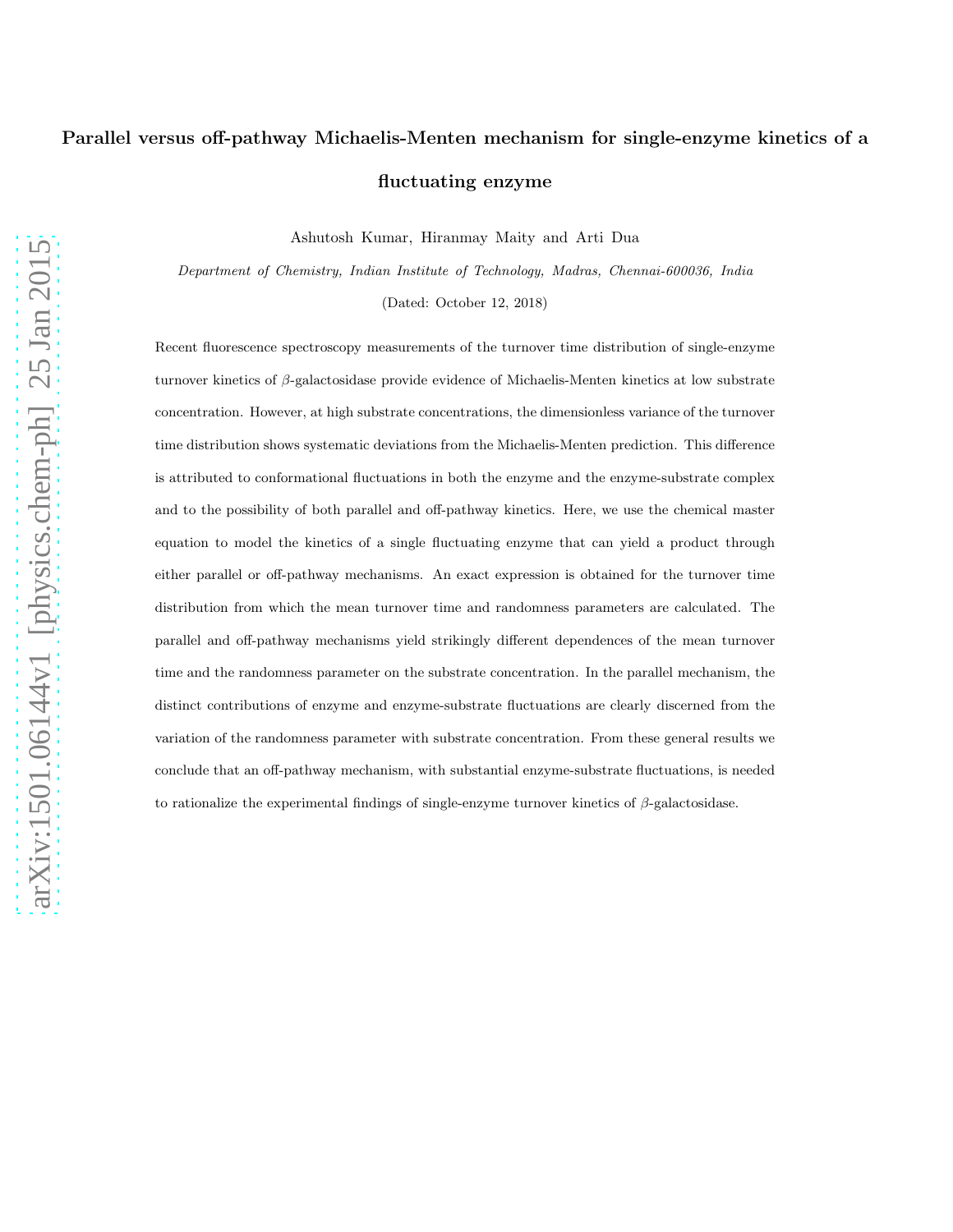## I. INTRODUCTION

Several biological processes that sustain life depend crucially on the catalytic activity of enzymes. A simple reaction mechanism for enzyme-catalysed reactions was first proposed in 1913 by Michaelis and Menten<sup>1</sup> following the work of Wurtz, Henri and several others.<sup>2</sup> According to the Michaelis-Menten (MM) mechanism, enzyme  $E$  binds with substrate S to form an enzyme-substrate complex  $ES$ , which either dissociates irreversibly to form product P, regenerating the free enzyme  $E$  or dissociate reversibly to release the substrate:

<span id="page-1-1"></span>
$$
E + S \underset{k=1}{\overset{k_1}{\rightleftharpoons}} ES \xrightarrow{k_2} E + P \tag{1}
$$

In the above mechanism,  $k_1$  and  $k_{-1}$  are the forward and backward rate constants for reversible substrate binding and substrate release steps respectively and  $k_2$  is the rate constant for irreversible product formation and enzyme regeneration step.

The classical MM kinetics, based on deterministic mass action kinetics, estimates the temporal variation of the concentrations of enzyme, enzyme-substrate complex and product once the initial concentrations are known.<sup>3,4</sup> The deterministic nature of kinetics implicitly assume that all enzymes react at the same time to form products in bulk. In the steady-state, therefore, the initial rate of product formation is given by the classical Michaelis-Menten (MM) equation,

<span id="page-1-0"></span>
$$
v = \frac{k_2[E]_0[S]}{[S] + K_M},\tag{2}
$$

where v is the enzyme velocity. In the above expression,  $[E]_0 = [E] + [ES]$  is the initial enzyme concentration and  $K_M = (k_{-1} + k_2)/k_1$  is the Michaelis constant. When the scaled reciprocal rate  $[E]_0/v$  is plotted against the reciprocal concentration  $1/[S]$ , the MM equation yields a linear curve with the slope and intercept given by  $K_M/k_2$  and  $1/k_2$ respectively. This transformation, suggested by Lineweaver and Burk<sup>5</sup> in 1934, is widely used to obtain the kinetic parameters of enzyme-catalyzed biochemical reactions.

A crucial step in the Michaelis-Menten mechanism is the binding of the enzyme with a substrate to from an enzymesubstrate complex, dissociation of which leads to the formation of product. An enzymatic conformational state is, however, not fixed but undergoes incessant fluctuations due to random collisions with the surrounding solvent molecules.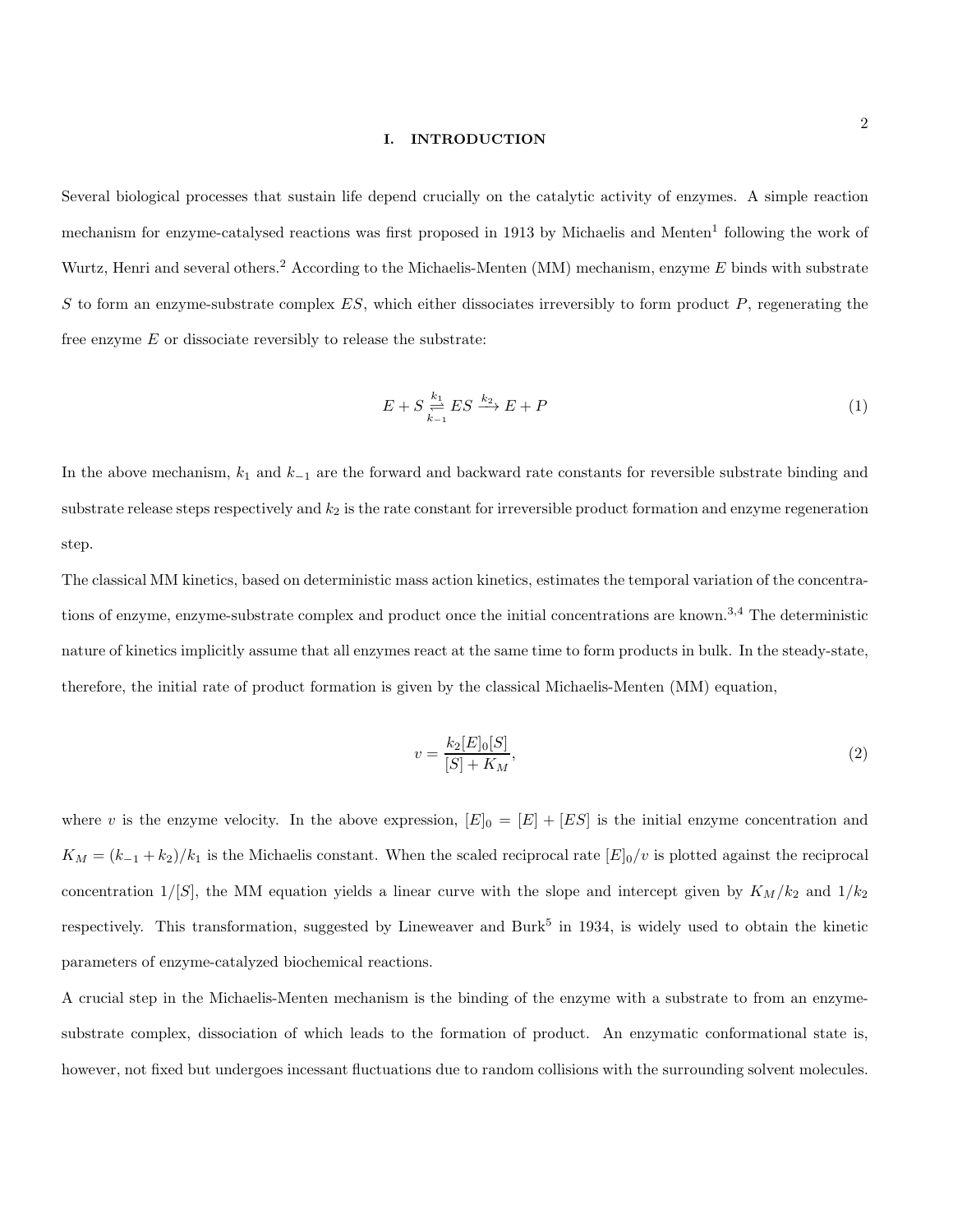3

The latter impart enough thermal energy to the enzyme to pass through the energetically unfavourable transition states that separate different conformational states. In an enzyme catalyzed reaction, therefore, different conformational states of an enzyme or an enzyme-substrate complex represent different kinetic intermediates which can interconvert between each other on time scales slower or faster than the product formation (or enzyme turnover) time.<sup>6−9</sup> How does the rate of enzymatic conformational fluctuations influence the turnover time of a single enzyme? Does the MM kinetics of a single fluctuating enzyme shows deviation from the classical MM equation? Do these fluctuations about the mean turnover time represent irrelevant random noise or carry useful information about the mechanistic pathway that can be characterized quantitatively? These are some of the questions that have just begun to be addressed in several recent studies on single-enzyme catalysis.<sup>6−19</sup>

In a recent single-enzyme turnover experiment based on fluorescence spectroscopy,<sup>8,9</sup> the turnover time for the repeated turnover of  $\beta$ -galactosidase has been measured over a long time interval. From the frequency of occurrence of turnover times, the turnover time distribution of the enzymatic turnovers has been obtained, the first moment of which yields the mean turnover time. The turnover time distribution is mono-exponential at low substrate concentration and multiexponential at high substrate concentration. Remarkably, the reciprocal of the mean turnover time exactly recovers the classical MM equation at low substrate concentration,  $1/\langle t \rangle = v/[E]_0$ , implying that the mean turnover time obtained from the single-enzyme turnover time distribution is related to the (ensemble-average) enzymatic velocity in the classical MM kinetics. At high substrate concentration, however, the turnover time distribution shows multi-exponential decay resulting in systematic deviations from the MM kinetics. In particular, the dimensionless variance, which is expected to be unity for (single-pathway) MM kinetics is found to be greater than unity at high substrate concentration. This difference is attributed to conformational fluctuations in both the enzyme and the enzyme-substrate complex and to the possibility of both parallel and off-pathway MM kinetics.

In the past few years, the randomness parameter has found widespread use as a new kinetic parameter to characterize temporal fluctuations in single-enzyme kinetics.<sup>6</sup> The randomness parameter, which is the dimensionless ratio of the variance and the square of the mean  $r = \frac{\langle t^2 \rangle - \langle t \rangle^2}{\langle t \rangle^2}$  $\frac{1}{(t)^2}$ , provides a statistical measure of temporal fluctuations in the underlying mechanism in terms of the number of kinetic intermediates in the reaction pathway and their connectivity with respect to each other.<sup>6,18</sup> Interestingly, a reaction mechanism with n sequentially connected kinetic states,  $1 \stackrel{k}{\rightarrow}$  $2 \stackrel{k}{\rightarrow} 3 \stackrel{k}{\rightarrow} \cdots \stackrel{k}{\rightarrow} n \stackrel{k}{\rightarrow} n+1$ , where occupancy time for each kinetic state is assumed to be exponentially distributed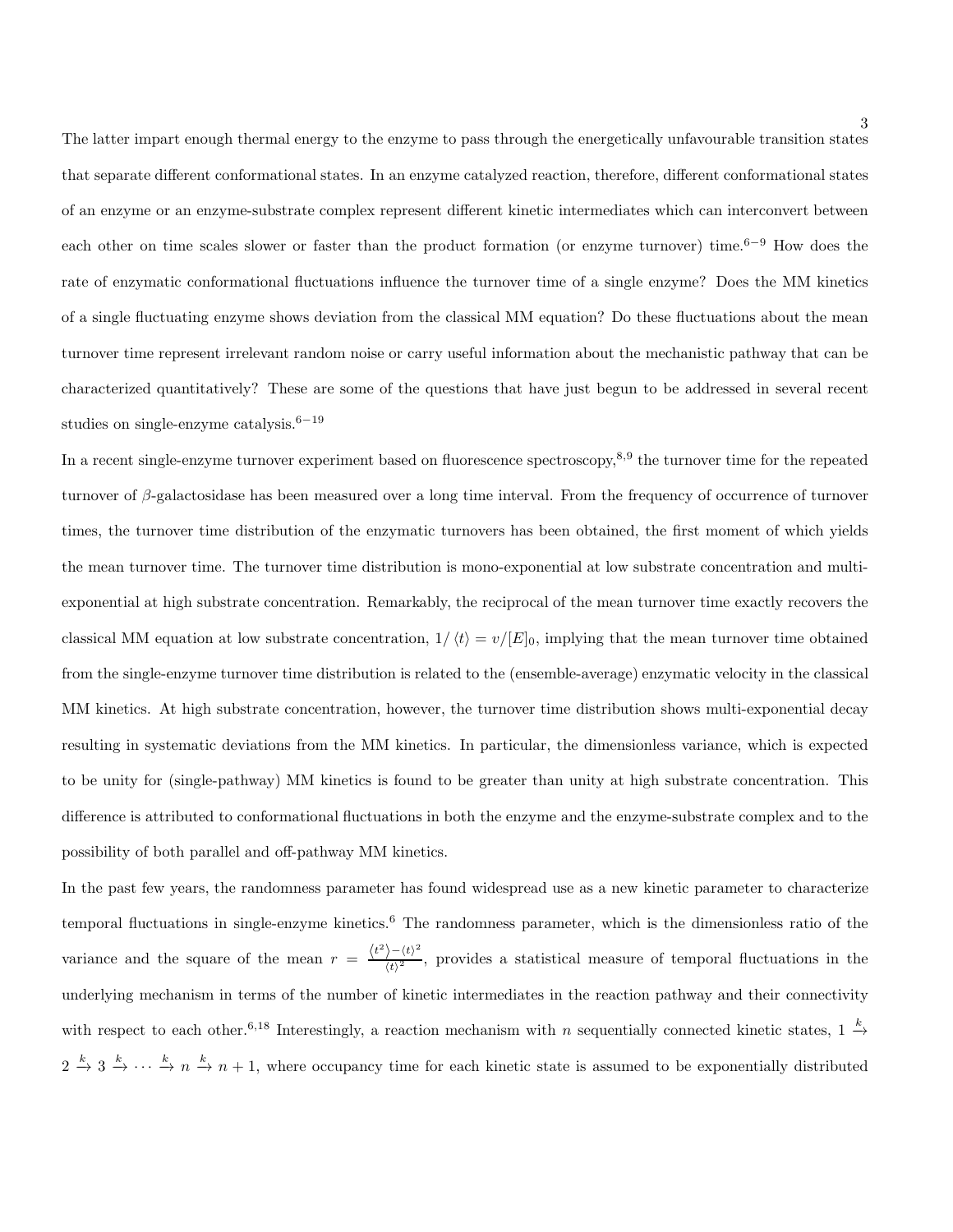$\omega(t) = ke^{-kt}$ , always yields  $r = 1/n$  for going from 1 to  $n+1$  state.<sup>20,21</sup> Here, n represents the number of rate determining steps in a sequential mechanism with the same rate constant k. Thus,  $r = 1/n$  is the minimum amount of randomness that can be captured by the randomness parameter in a sequential mechanism.<sup>6</sup> This implies that the values of  $r < 1$ or  $r = 1$  signify multiple or single rate determining step(s) respectively. The opposite limit of  $r > 1$ , on the other hand, implies off-pathway states as in inhibited enzyme mechanism.<sup>16</sup> The randomness parameter can become greater than unity even when product formation occurs via parallel-pathway mechanism due to enzymatic interconversion. The latter mechanism has been proposed to rationalize the results of a recent single-enzyme turnover experiment on  $\beta$ galactosidase, where the randomness parameter increases from unity to greater than unity with the increase in substrate concentration.8,<sup>9</sup> At high substrate concentration, it saturates to a constant value greater than unity.

The following two-state parallel-pathway MM mechanism serves as a minimal model to observe the effects of enzymatic conformational fluctuations in the MM kinetics: $8,9$ 

<span id="page-3-0"></span>
$$
E_1 + S \underset{k=11}{\overset{k_{11}}{\underset{k=11}{\sum}} E S_1} \xrightarrow{k_{21}} E_1^0 + P, E_1^0 \xrightarrow{\delta_{21}} E_1
$$
  
\n
$$
\alpha \mid |\alpha \qquad \beta| |\beta \qquad \gamma| |\gamma
$$
  
\n
$$
E_2 + S \underset{k=12}{\overset{k_{12}}{\underset{k=12}{\sum}} E S_2} \xrightarrow{k_{22}} E_2^0 + P, E_2^0 \xrightarrow{\delta_{22}} E_2
$$
 (3)

In this mechanism, a single enzyme, enzyme-substrate intermediate and the regenerated enzyme at any time t can exist in any one of the two conformer states given by  $E_1$  or  $E_2$ ;  $ES_1$  or  $ES_2$  and  $E_1^0$  or  $E_2^0$  respectively. Here,  $\alpha$ ,  $\beta$  and  $\gamma$  are the rate constants specifying interconversion between two enzyme, enzyme-substrate and regenerated enzyme conformers respectively.

In a recent work,<sup>17</sup> an approximate expression for the turnover time distribution for the above mechanism has been obtained in terms of the individual turnover time distributions of the first  $f_{E_1}(t)$  and second  $f_{E_2}(t)$  enzyme conformers,

$$
f(t) = w_1 f_{E_1}(t) + w_2 f_{E_2}(t),
$$
\n(4)

where  $f_{E_1}(t)$  and second  $f_{E_2}(t)$  are the turnover time distributions for the independent (single-pathway) MM reaction steps, given by  $E_1 \rightleftharpoons ES_1 \rightarrow E_1^0 + P, E_1^0 \rightarrow E_1$  and  $E_2 \rightleftharpoons ES_2 \rightarrow E_2^0 + P, E_2^0 \rightarrow E_2$  respectively. Also,  $w_1$  and  $w_2$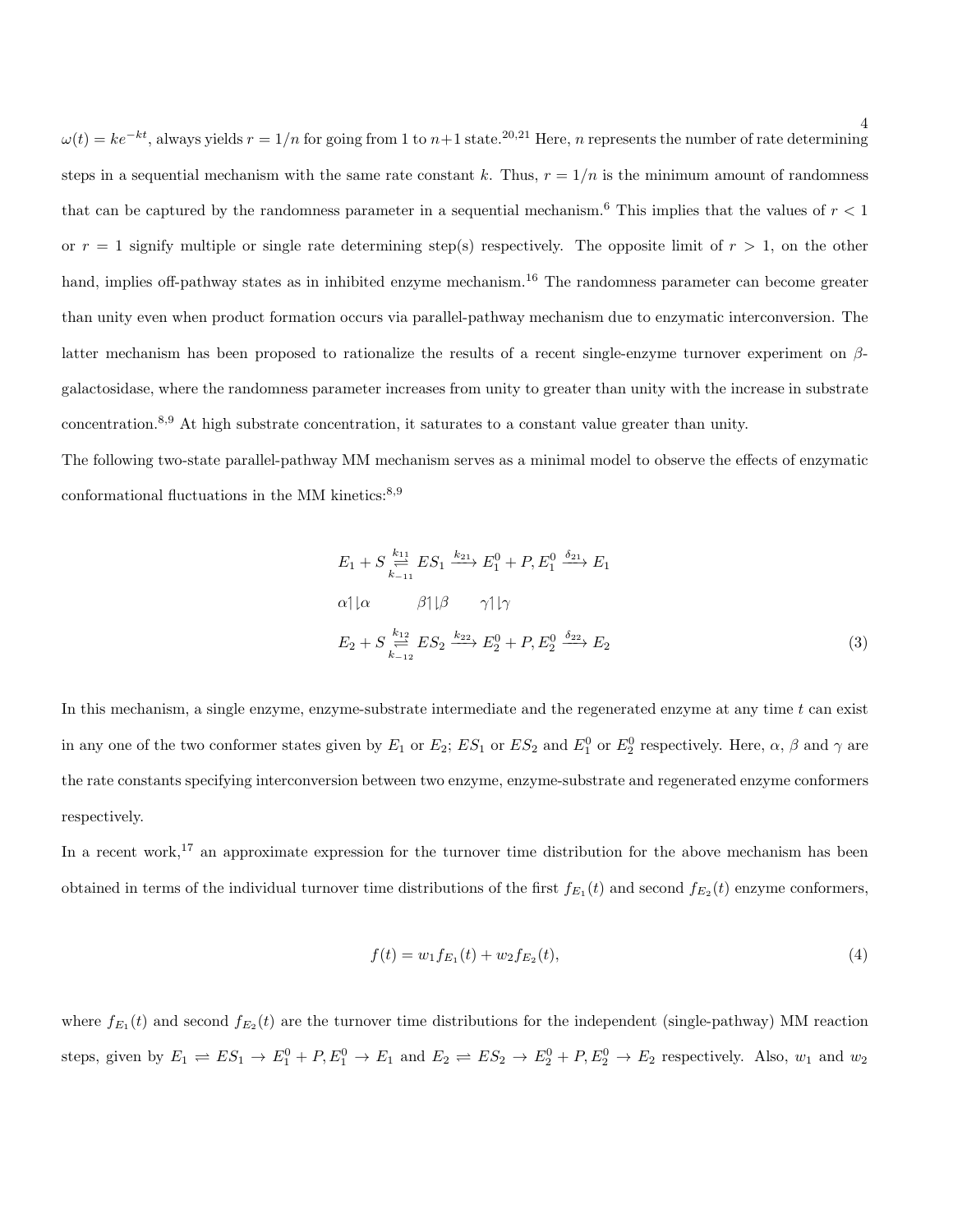are the steady-state probabilities for the enzyme to exist in either  $E_1$  or  $E_2$  state. This form of expression includes the details of enzyme and enzyme-substrate conformational fluctuations in  $w_1$  and  $w_2$ . The above distribution shows mono-exponential decay at low substrate concentrations and multi-exponential decay at high substrate concentrations which is in qualitative agreement with the experimental findings. It does not, however, recover the Michaelis-Menten equation [Eq. [\(2\)](#page-1-0)] in the absence of enzymatic conformational fluctuations ( $\alpha = \beta = 0$ ). In the absence of this limiting behaviour, the conditions under which enzymatic conformational fluctuations influence the MM kinetics can not be fully characterized.

In this work, starting from the chemical master equation for a single fluctuating enzyme following the parallel or off-pathway mechanisms, we obtain an exact expression for the turnover time distribution, the mean turnover time and the randomness parameter. The mean turnover time and randomness parameter exactly recover the MM kinetics in the absence of enzymatic fluctuations. In the presence of these fluctuations, however, the parallel and off-pathway mechanisms show strikingly different variations of the mean turnover time, and the randomness parameter, with substrate concentration. Further, the individual contributions of enzyme and enzyme-substrate fluctuations in the parallel-pathway mechanism are clearly discerned from the variation of the randomness parameter with substrate concentration. From our general analysis, we conclude that off-pathway mechanism with single product formation step in the sole presence of enzyme-substrate fluctuations is required to rationalize the results of the single-enzyme turnover experiment on  $\beta$ -galactosidase.

This paper is organized as follows. Section II describes the general features of the parallel-pathway MM mechanism with enzymatic conformational fluctuations. It also outlines the key steps of the calculation. Subsections A, B and C of Section III provide numerical analysis of the analytical expressions in terms of the turnover time distribution, the mean turnover time and randomness parameter for single-pathway, parallel-pathway and off-pathway MM mechanisms respectively. Section IV presents a brief summary of the results along with conclusions. The calculations are detailed in Appendices A and B.

## II. SINGLE-ENZYME MM KINETICS IN THE PRESENCE OF ENZYMATIC FLUCTUATIONS

At the single-enzyme level, products are not formed in bulk but one at a time, resulting in a single enzyme turnover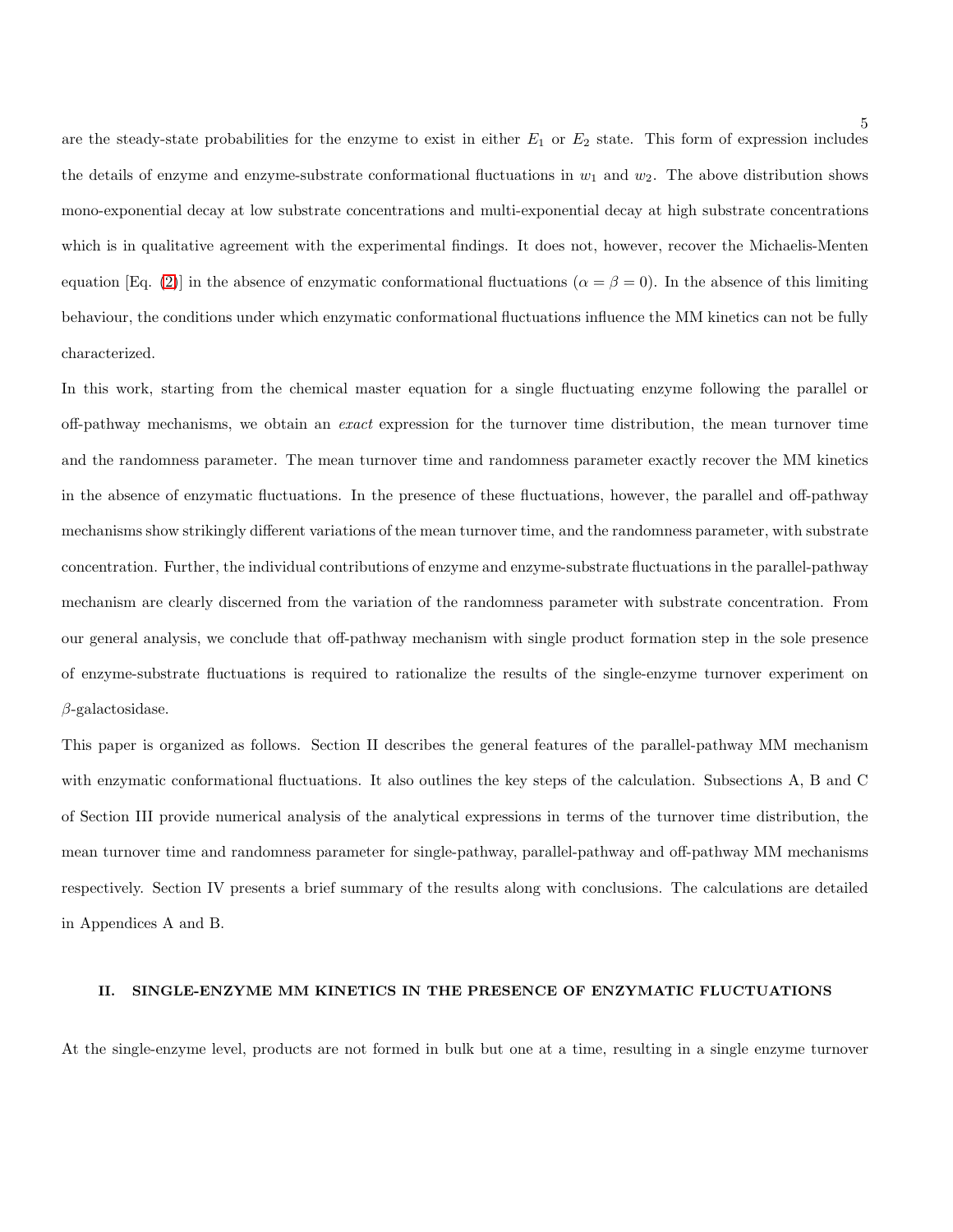in each catalytic cycle. The inherent stochasticity of a chemical reaction ensures that the repeated turnover of a single enzyme observed over a long time interval yields a distribution of turnover (or dwell) time.<sup>22</sup> For the parallel pathway MM mechanism [Eq. [\(3\)](#page-3-0)], the intrinsic stochasticity of an enzyme-catalyzed reaction and discrete integer jump in the number of reactants, intermediates and products at time  $t$  are accounted for in the chemical master equation approach  $(CME)^{22-26}$  of stochastic processes. The effects of stochasticity are included by considering the number of enzymes  $(n_{E_i})$ , enzyme-substrates  $(n_{ES_i})$ , regenerated enzyme  $(n_{E_i^0})$  and products  $(n_p)$  as discrete random variables which can only take finite number of positive integral values as determined by stoichiometry. The CME for the parallel-pathway MM mechanism  $|Eq. (3)|$  $|Eq. (3)|$  $|Eq. (3)|$  is given by

$$
\partial_t P = \left[ \sum_{i=1}^2 \left( k'_{1i} (\mathbb{E}_{E_i} \mathbb{E}_{E_i S}^{-1} - 1) n_{E_i} + k_{-1i} (\mathbb{E}_{E_i}^{-1} \mathbb{E}_{E_i S} - 1) n_{E_i S} + k_{2i} (\mathbb{E}_{E_i S} \mathbb{E}_{E_p}^{-1} \mathbb{E}_{E_i}^{-1} - 1) n_{E_i S} \right) \right] P + \alpha \left[ (\mathbb{E}_{E_1} \mathbb{E}_{E_2}^{-1} - 1) n_{E_1} + (\mathbb{E}_{E_1}^{-1} \mathbb{E}_{E_2} - 1) n_{E_2} \right] P
$$
  
+  $\beta \left[ (\mathbb{E}_{E_1 S} \mathbb{E}_{E_2 S}^{-1} - 1) n_{E_1 S} + (\mathbb{E}_{E_1 S}^{-1} \mathbb{E}_{E_2 S} - 1) n_{E_2 S} \right] P$  (5)

where P represents the joint probability distribution given by  $P(n_{E_1}, n_{ES_1}, n_{ES_1}, n_{ES_2}, n_{ES_2}, n_{E_1^0}, n_{E_2^0}, n_P; t)$  and E is the step operator<sup>25</sup> which operates on an arbitrary function  $f(x)$  yielding  $\mathbb{E}f(x) = f(x+1)$  and  $\mathbb{E}^{-1}f(x) = f(x-1)$ . This implies  $(\mathbb{E}_x \mathbb{E}_y^{-1} - 1)xf(x, y, z) = (x + 1)f(x + 1, y - 1, z) - xf(x, y, z)$ . In the above equation  $k'_{11} = k_{11}[S]$  and  $k'_{12} = k_{12}[S]$  are the pseudo first-order rate constants.

The CME is written for the time evolution of the joint probability of the number of each species involved in the chemical reaction.<sup>25,26</sup> For a single enzyme, at any time t, different enzyme (or enzyme-substrate) conformational states are mutually exclusive implying  $P_{E_1}(t) = P(1, 0, 0, 0, 0, 0, t)$ ,  $P_{ES_1}(t) = P(0, 1, 0, 0, 0, 0, t)$ ,  $P_{E_2}(t) = P(0, 0, 1, 0, 0, 0, 0, t)$ ,  $P_{ES_2}(t) = P(0, 0, 0, 1, 0, 0, 0; t)$ <sup>16</sup> As a result, the chemical master equation reduces to the following set of coupled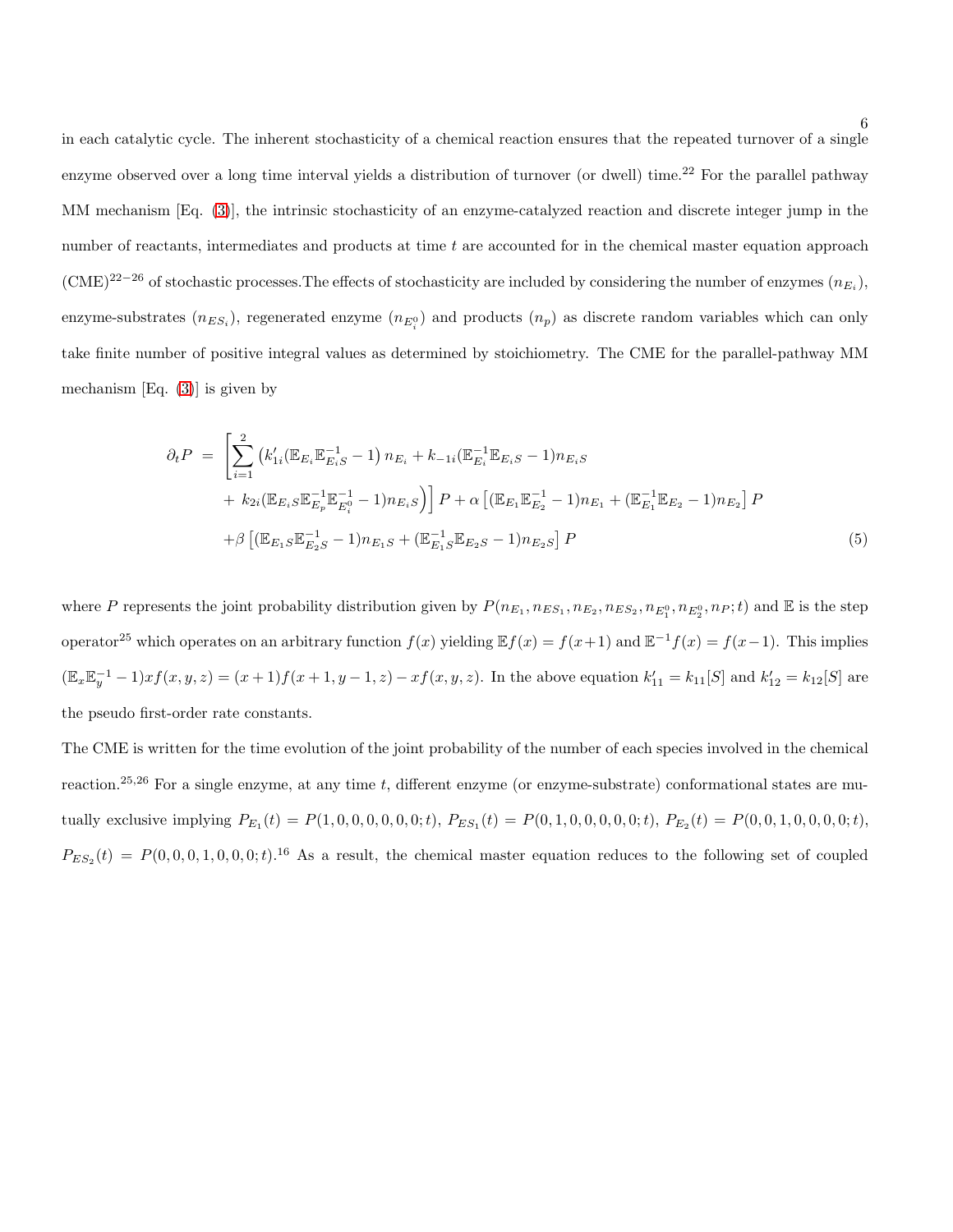differential equations, given by

<span id="page-6-0"></span>
$$
\frac{dP_{E_1}(t)}{dt} = -(k'_{11} + \alpha)P_{E_1}(t) + k_{-11}P_{ES_1}(t) + \alpha P_{E_2}(t)
$$
\n
$$
\frac{dP_{ES_1}(t)}{dt} = k'_{11}P_{E_1}(t) - (k_{-11} + k_{21} + \beta)P_{ES_1}(t) + \beta P_{ES_2}(t)
$$
\n
$$
\frac{dP_{E_2}(t)}{dt} = -(k'_{12} + \alpha)P_{E_2}(t) + k_{-12}P_{ES_2}(t) + \alpha P_{E_1}(t)
$$
\n
$$
\frac{dP_{ES_2}(t)}{dt} = k'_{12}P_{E_2}(t) + \beta P_{ES_1}(t) - (k_{-12} + \beta + k_{22})P_{ES_2}(t)
$$
\n
$$
\frac{dP_P(t)}{dt} = k_{21}P_{ES_1}(t) + k_{22}P_{ES_2}.
$$
\n(6)

As the step  $E_i^0 \to E_i$  is considered instantaneous,  $P_{E_i^0} \approx 0$  and does not appear in the above equations.<sup>16,27,28</sup> Given this, the constraint,  $P_{E_1}(t) + P_{ES_1}(t) + P_{E_2}(t) + P_{ES_2}(t) = 1$  has to be satisfied at all times. It is to be noted that the above differential equations can also be obtained directly by replacing the "concentration" descriptor in deterministic kinetics with the "probability" descriptor. However, in the context of enzymatic fluctuations, different conformational states only have probabilistic interpretation and a rigorous derivation of the above equations is possible only from a CME description of the kinetics.

Since the enzyme turnover event is coupled to the product formation, the turnover time probability of an enzyme turnover to occur between time t and  $t + \Delta t$  is equal to the time for the product formation P in the same time interval. This implies  $f(t)\Delta t = \Delta P_P(t)$ , which in the limit of  $\Delta t \to 0$  yields the following expression for the turnover time distribution:

<span id="page-6-1"></span>
$$
f(t) = \frac{dP_p(t)}{dt} = k_{21}P_{ES_1}(t) + k_{22}P_{ES_2}(t)
$$
\n(7)

To obtain turnover time distribution from the above expression, Eqs. [\(6\)](#page-6-0) can be solved to obtain  $P_{ES_1}(t)$  and  $P_{ES_2}(t)$ . In the next section, we provide a detailed analysis of the turnover time distribution and its statistical moments to understand the role of enzymatic conformational fluctuations in single-enzyme MM kinetics.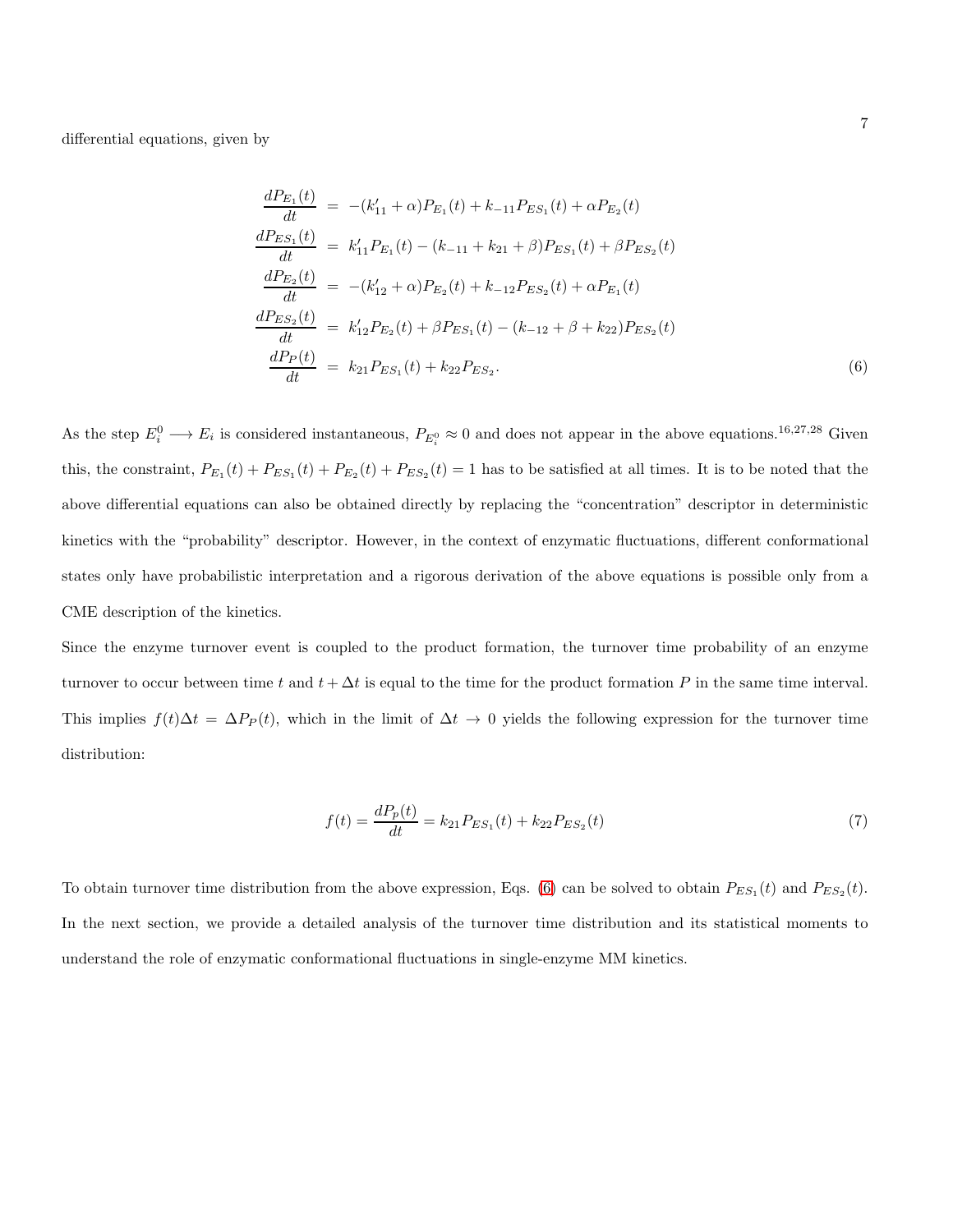## III. TURNOVER STATISTICS OF A SINGLE ENZYME

The turnover time or dwell time distribution and its statistical moments such as the mean  $\langle t \rangle$  and the variance  $\langle t^2 \rangle - {\langle t \rangle}^2$ carry useful information about the mechanistic pathway of an enzyme catalysed reaction.<sup>6,18</sup> In subsections  $(B)$  and  $(C)$ of this section, we analyse the statistical properties of an enzyme catalyzed reaction which follows the parallel-pathway and off-pathway mechanisms respectively. In subsection (A) below, we first recapitulate the results of a single-enzyme catalysed reaction following the single-pathway MM mechanism [Eq. [\(1\)](#page-1-1)].

## A. Turnover statistics of a single enzyme following the single-pathway MM mechanism

The turnover time distribution of a single-enzyme catalysed reaction has been obtained previously from the CME approach, $2^2$  which yields

<span id="page-7-1"></span>
$$
f(t) = \frac{k_2 k_1[S]}{2A} \left[ e^{(A-B)t} - e^{-(A+B)t} \right],
$$
\n(8)

where  $A = \sqrt{(k_1[S] + k_{-1} + k_2)^2 - 4k_1k_2[S]}/2$  and  $B = (k_1[S] + k_{-1} + k_2)/2$ . From the above equation, the first and second moments are given by  $\langle t \rangle = \int_0^\infty dt \ t f(t)$  and  $\langle t^2 \rangle = \int_0^\infty dt \ t^2 f(t)$ . These expressions yield the mean turnover time and the randomness parameter  $as^{17,22}$ 

<span id="page-7-0"></span>
$$
\langle t \rangle = \frac{k_1[S] + k_{-1} + k_2}{k_1 k_2[S]} \tag{9}
$$

and

<span id="page-7-2"></span>
$$
r = \frac{\langle t^2 \rangle - \langle t \rangle^2}{\langle t \rangle^2} = \frac{(k_1[S] + k_{-1})^2 + 2k_2k_{-1} + k_2^2}{(k_1[S] + k_{-1} + k_2)^2}
$$
(10)

respectively. Comparison of Eq. [\(9\)](#page-7-0) with Eq. [\(2\)](#page-1-0) yields  $1/\langle t \rangle = v/[E]_0$  implying that the reciprocal of mean turnover time obtained from the single-enzyme turnover time distribution is related to the (ensemble-average) enzymatic velocity in the classical MM kinetics. The minimum value of r can be obtained using  $dr/d[S] |_{[S]=[S]'} = 0$  resulting in  $[S]' =$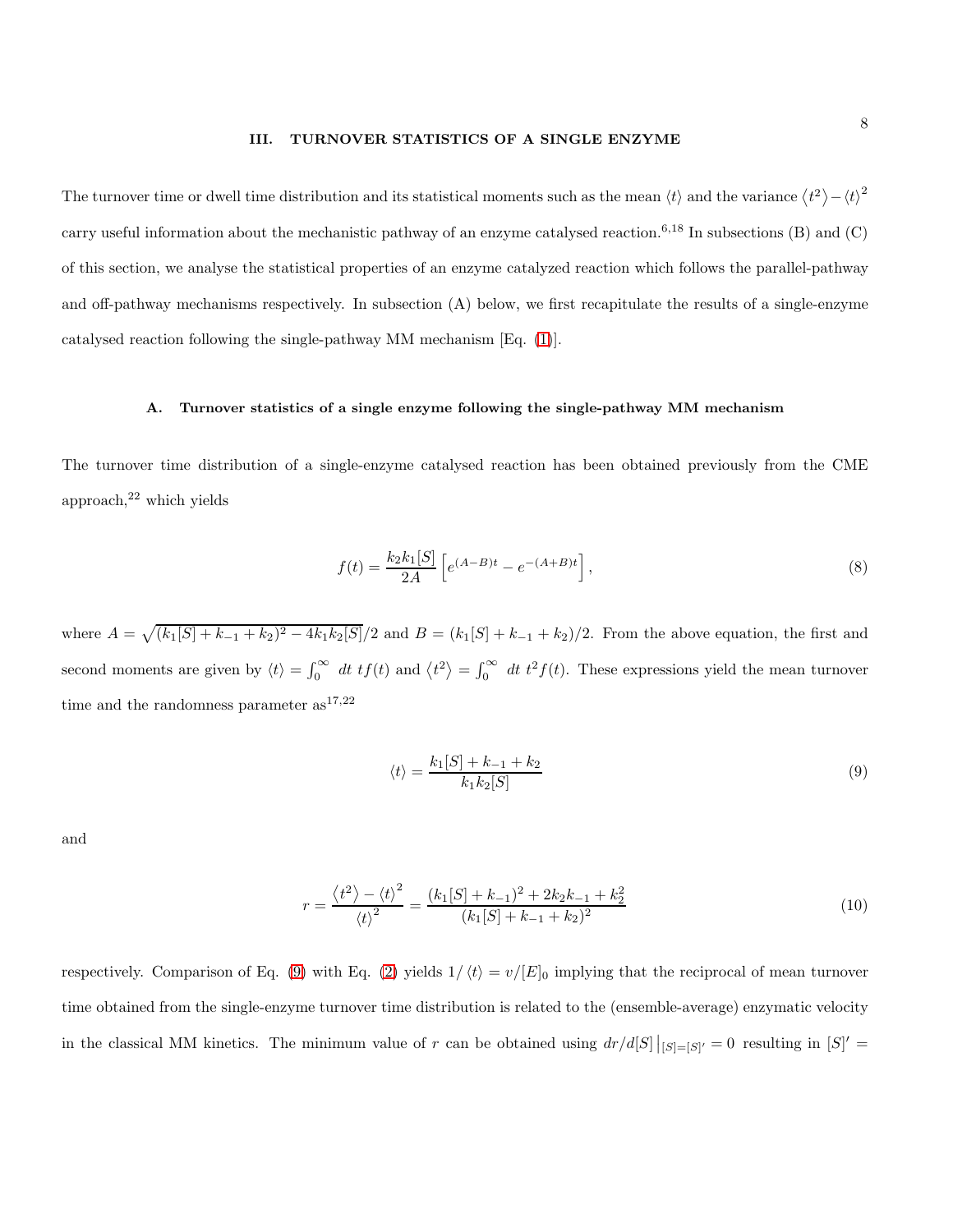$(k_2 + k_{-1})/k_1$ . At this substrate concentration,  $r_{min} = r([S]')$  yields

<span id="page-8-0"></span>
$$
r_{min} = 1 - \frac{k_2}{2(k_2 + k_{-1})}.\tag{11}
$$

In the limiting case of  $k_{-1} = 0$ , the minimum value of r is given by  $r_{min} = r([S]') = 1/2$  with  $k_1[S]' = k_2$ . This implies that there are two rate determining steps  $(n = 1/r_{min} = 2)$  corresponding to the substrate binding and the product formation steps respectively. The above equations will be used to analyse the limiting behaviour of the MM kinetics in the presence of enzymatic fluctuations.

## B. Turnover statistics of a single fluctuating enzyme following the parallel-pathway MM mechanism

## *1. Turnover time distribution*

The turnover time distribution for the parallel-pathway MM [Eq. [\(3\)](#page-3-0)] mechanism is given by Eq. [\(7\)](#page-6-1). To obtain an exact expression for the turnover time distribution, we first solve the coupled differential equations [Eq. [\(6\)](#page-6-0)] in the Laplace domain, the details of which are presented in Appendix A. Since the expression for the turnover time distribution in the time domain is unwieldy [Eqs. [\(A4\)](#page-24-0) and [\(A5\)](#page-24-1)], we directly evaluate the inverse Laplace transform numerically to obtain  $f(t)$ .

Fig. (1) shows the temporal variation of the turnover time distribution for the parameter values reported in the figure caption. The turnover statistics of a single fluctuating enzyme is mainly governed by two distinct time scales - the time scale of interconversion between enzymatic conformational states and the time scale of product formation which is linked to the enzyme turnover event. In what follows, we refer to enzymatic fluctuations as the ones that originate from interconversion between enzyme  $[E_1 \rightleftharpoons E_2]$  and enzyme-substrate  $[ES_1 \rightleftharpoons ES_2]$  conformational states. The enzyme or enzyme-substrate conformational fluctuations respectively refer to the presence of either the former or the latter.

Fig. (1a) shows the effect of enzymatic conformational fluctuations on turnover time distribution for parallel-pathway mechanism. In the absence of interconversion between enzymatic conformers,  $\alpha = \beta = 0$ , the decay is mono-exponential [brown curve]. The filled circles represent turnover time distribution [Eq. [\(8\)](#page-7-1)] for the MM mechanism [Eq. [\(1\)](#page-1-1)] which exactly coincides with the brown curve indicating that single-pathway MM mechanism is followed in the absence of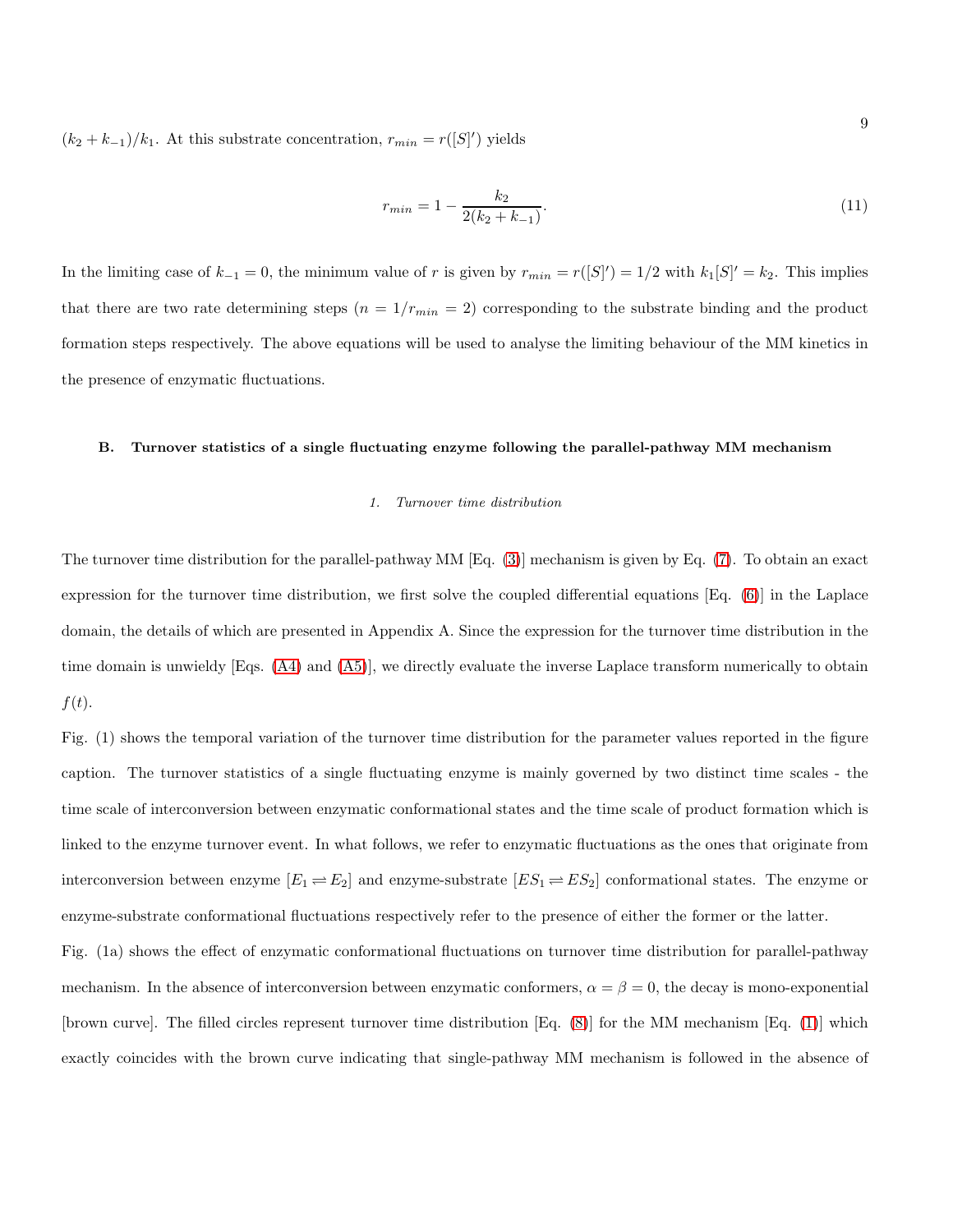

FIG. 1: Single-enzyme turnover time distribution as a function of turnover time for the parallel-pathway MM mechanism (in non-dimensional units) for (a) different rates of enzyme and enzyme-substrate interconversion characterized by rate constants  $\alpha$ and  $\beta$  respectively and (b) asymmetry in the rate constants for substrate binding, substrate release and product formation steps. Common parameter values in (a) and (b) are  $k_{11} = k_{-11} = k_{12}^{(b)} = k_{-12}^{(b)} = 0.5$ ,  $k_{21} = 5$ ,  $k_{22}^{(b)} = 0.1$ ,  $\alpha = \beta = 1^{(a)}$  and  $[S] = 50$ . The parameter values which were varied in subfigures (a) and (b) are indicated as superscripts and the corresponding values are indicated as subfigure legends. Filled circles correspond to the turnover time distribution [Eq. [\(8\)](#page-7-1)] for the (single-pathway) MM mechanism [Eq. [\(1\)](#page-1-1)] with  $k_1 = k_{-1} = 0.5$ ,  $k_2 = 5$  at [S] = 50. The latter exactly coincides with the turnover time distribution for the parallel-pathway MM mechanism (a) in the absence of enzymatic fluctuations  $\alpha = \beta = 0$  (brown curve), and (b) symmetry in the catalytic rate constants  $k_{21} = k_{22}$  (red curve).

enzymatic fluctuations. The mono-exponential decay is also observed for the case when enzymatic fluctuations occur faster on the time scale of the catalytic step [green curve]. Single time scale of decay implies that the effects of fast enzymatic fluctuations are averaged out on the time scale of product formation.

In between these limits, the decay profiles are multi-exponential implying multiple competing reaction pathways. For the symmetrical case,  $\alpha = \beta$ , multiexponential decay is observed when enzymatic conformational fluctuations occur slower on the time scale of the catalytic step. For the asymmetrical case,  $\alpha \neq \beta$ , multiexponential decay is observed when the time scale of either enzyme or enzyme-substrate interconversion is slower than the catalytic step. All these curves satisfy the condition,  $k_{21} \neq k_{22}$ . Fig. (1b) exemplifies the latter condition for the symmetrical case,  $\alpha = \beta = 1$ . When enzymatic conformational fluctuations occur slower on the time scale of the the catalytic step, then asymmetry in the rate constants for either the catalytic steps  $k_{21} \neq k_{22}$  or the substrate binding steps  $k_{11} \neq k_{12}$  is necessary to observe multiexponential decay. On the contrary, asymmetry in the substrate release step  $k_{-11} \neq k_{-12}$  shows monoexponential decay [black curve]. The same is also true in the absence of asymmetry in the catalytic steps, which results in mono-exponential decay [red curve] implying that single-pathway MM mechanism is followed [filled circles].

Although the present description only accounts for fluctuations between two (instead of  $n$ ) enzyme or enzyme-substrate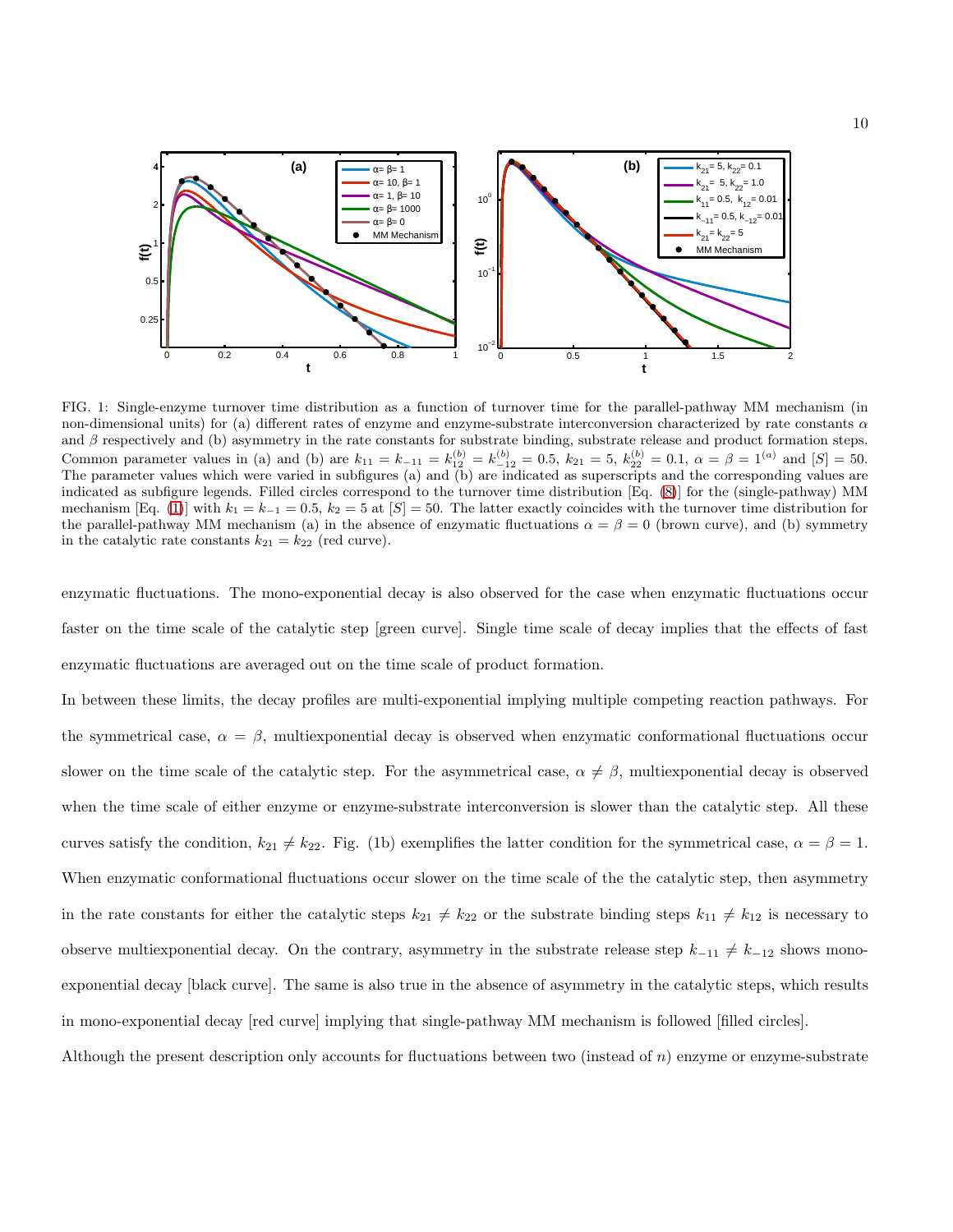

FIG. 2: Temporal variation of the turnover time distribution for different substrate concentration for the parallel-pathway MM mechanism (in non-dimensional units). The turnover time distribution shows monexponential decay at low substrate concentration and multiexponential decay at high concentration. The parameter values are  $k_{11} = k_{-11} = k_{12} = k_{-12} = 0.5$ ,  $k_{21} = 5$ ,  $k_{22} = 1$ , and  $\alpha = \beta = 1$ . Filled circles correspond to the turnover time distribution [Eq. [\(8\)](#page-7-1)] for the (single-pathway) MM mechanism [Eq. [\(1\)](#page-1-1)] with  $k_1 = k_{-1} = 0.5$ ,  $k_2 = 5$  at  $[S] = 1$ . The latter shows deviation from the turnover time distribution for the parallel-pathway MM mechanism at the same substrate concentration (blue curve).

conformers, it is sufficient to capture the conditions under which the presence of enzymatic fluctuations can result in multi-exponential decay. Fig. (2), for instance, captures the salient features of the turnover time distribution as a function of substrate concentration. This include mono-exponential decay at low substrate concentration and multiexponential decay at high substrate concentration, in qualitative agreement with the single-enzyme turnover experiment on  $\beta$ -galactosidase. At low substrate concentration, however, the turnover time distribution for the parallel-pathway MM mechanism [Eq. [\(7\)](#page-6-1)] does not coincide with the turnover time distribution for the (single-pathway) MM mechanism [Eq. [\(8\)](#page-7-1)]. This indicates that the MM behaviour is not recovered at low substrate concentration in spite of the monoexponential nature of the decay curve. The consequences of the latter are discussed below.

It is to be noted that in the context of two-state model of enzymatic conformational fluctuations presented here, the asymmetry in the rate constants for the catalytic (or substrate binding) step amounts to dynamic disorder in the n-state model implying a broad distribution of  $k_2$  (or  $k_1$ ).<sup>17</sup>

## *2. First statistical moment and mean turnover time*

We can obtain more statistical information from  $f(t)$  by taking its first moment which yields the mean turnover time,  $\langle t \rangle = \int_0^\infty t f(t) dt$ . In the Laplace domain, it can be obtained from  $\langle t \rangle = -\frac{dF(s)}{ds}$  $\left. \frac{F(s)}{ds} \right|_{s=0}$ , where  $F(s)$  is the Laplace transform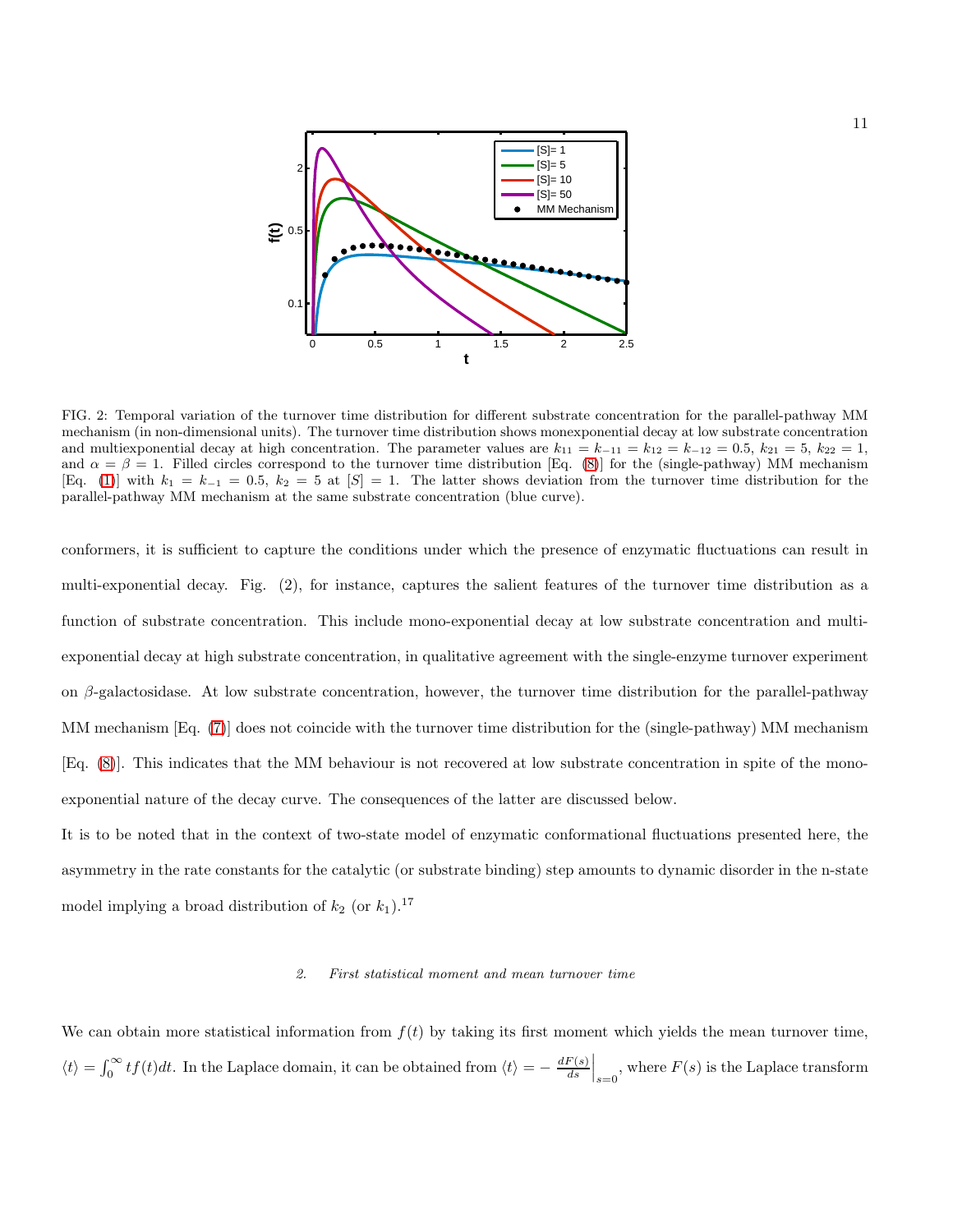of  $f(t)$ , given by  $F(s) = k_{21} P_{ES_1}(s) + k_{22} P_{ES_2}(s)$ . This yields

<span id="page-11-0"></span>
$$
\langle t \rangle = \frac{\lambda_3 - k_{21}A_1 - k_{22}A_2}{\lambda_4} \n= \frac{E[S]^2 + F[S] + G}{H[S]^2 + I[S]} \tag{12}
$$

where,

$$
E = k_{11}k_{12}(k_{22} + 2\beta)
$$
  
\n
$$
F = k_{11}(\alpha k_{-12} + \alpha k_{22} + 2\alpha\beta + k_{-12}\beta)
$$
  
\n
$$
+ k_{12}(k_{-11}k_{22} + \beta k_{-11} + k_{21}k_{22} + k_{21}\beta
$$
  
\n
$$
+ k_{22}\beta + \alpha k_{-11} + \alpha k_{21} + 2\alpha\beta)
$$
  
\n
$$
G = 2\alpha(k_{-11}k_{-12} + k_{-11}k_{22} + \beta k_{-11} + k_{-12}k_{21}
$$
  
\n
$$
+ k_{21}k_{22} + \beta k_{21} + \beta k_{-12} + \beta k_{22})
$$
  
\n
$$
H = k_{11}k_{12}(k_{21}k_{22} + k_{21}\beta + k_{22}\beta)
$$
  
\n
$$
I = \alpha k_{12}(k_{-11}k_{22} + k_{21}k_{22} + \beta k_{21} + \beta k_{22})
$$
  
\n
$$
+ \alpha k_{11}(k_{21}k_{-12} + k_{21}k_{22} + \beta k_{21} + \beta k_{22}).
$$

The enzymatic velocity of single fluctuating enzyme can be obtained from the reciprocal of the mean turnover time,

$$
v = \frac{1}{\langle t \rangle} = \frac{H[S]^2 + I[S]}{E[S]^2 + F[S] + G}.
$$
\n(13)

From the above expression it can be easily seen that the Michelis-Menten equation, which is characteristically hyperbolic in the substrate concentration [S], does not hold in the presence of enzymatic conformational fluctuations. However, there are certain limiting conditions under which the above equation recovers the Michaelis-Menten equation or the Michaelis-Menten like equation :

(i)  $\alpha = \beta = 0$  exactly recovers the Michaelis-Menten equation,  $v = \frac{H'[S]}{E'[S]+F'}$ ,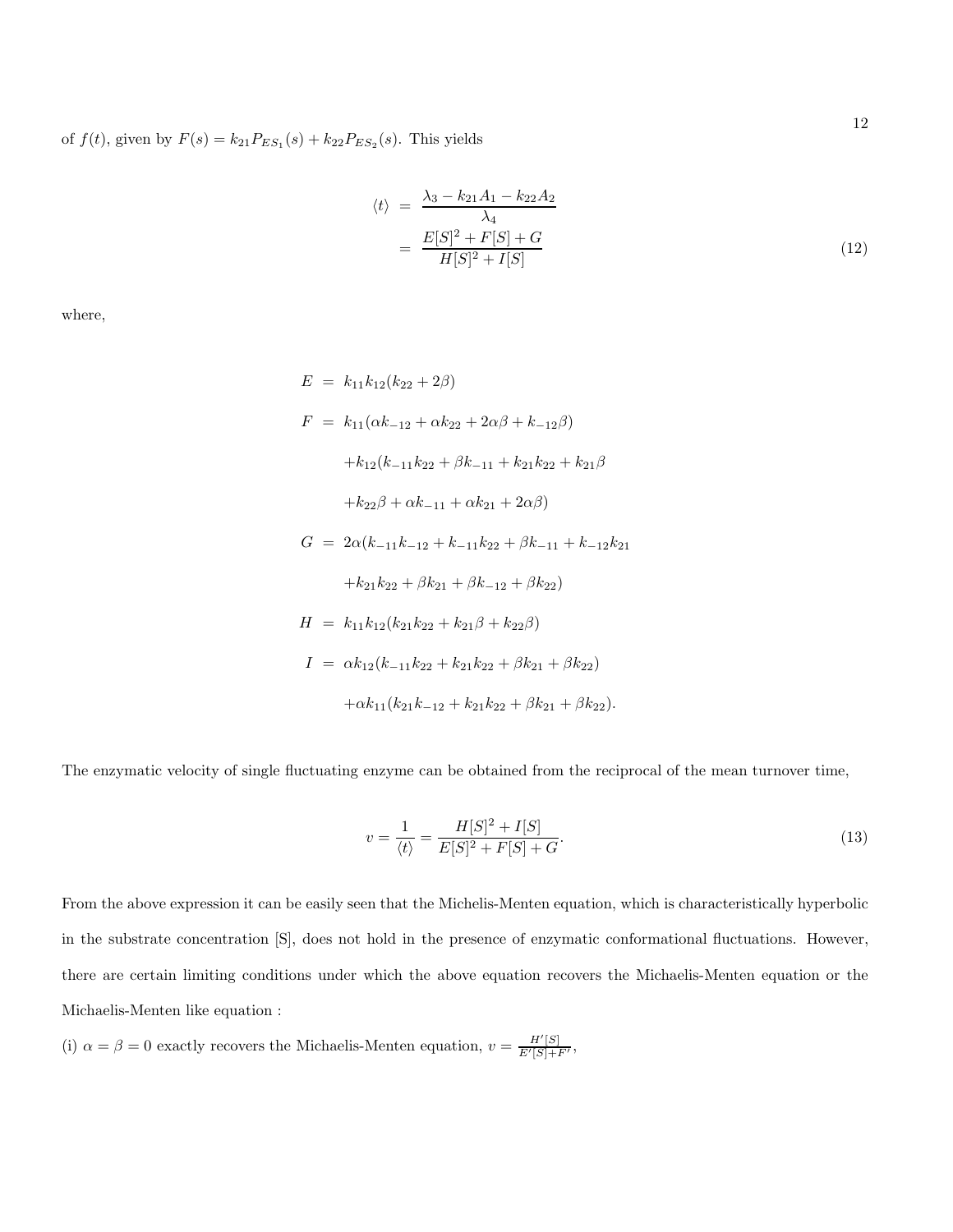where  $H' = k_{11}k_{21}$ ,  $E' = k_{11}$  and  $F' = k_{-11} + k_{21}$ .

(ii)  $\alpha = 0$  yields the Michaelis-Menten like equation given by  $v = \frac{H[S]}{E[S]+F'}$ , where  $F' = \beta[k_{11}k_{-12} + k_{12}(k_{-11} + k_{21} + k_{22})] + k_{12}(k_{-11}k_{22} + k_{21}k_{22})$ (iii)  $\alpha = 0$  and  $\beta \to \infty$  yields the Michaelis-Menten like equation given by  $v = \frac{H'[S]}{E'[S]+F'}$ , where  $E' = 2k_{11}k_{12}$ ,  $F' = k_{11}k_{-12} + k_{12}(k_{-11} + k_{21} + k_{22})$  and  $H' = k_{11}k_{12}(k_{21} + k_{22})$ (iv)  $\alpha \to \infty$  yields the Michaelis-Menten like equation given by  $v = \frac{I'[S]}{F'[S]+G'}$ , where  $F' = k_{11}(k_{-12} + k_{22} + 2\beta) + k_{12}(k_{-11} + k_{21} + 2\beta), G' = G/\alpha$  and  $I' = I/\alpha$ . (v)  $\alpha \to \infty$  and  $\beta \to \infty$  yields the Michaelis-Menten like equation given by  $v = \frac{I'[S]}{F'[S]+G'}$ , where  $F' = 2(k_{11} + k_{12}), G' = 2(k_{-11} + k_{-12} + k_{21} + k_{22})$  and  $I' = (k_{21} + k_{22})(k_{12} + k_{11}).$ 

The above analysis shows that the MM equation is exactly recovered only in the absence of enzymatic conformational fluctuations [condition (i)]. In order to analyse Eq. [\(12\)](#page-11-0) in greater detail, we numerically evaluate the mean turnover time  $\langle t \rangle$  as a function of the reciprocal of the substrate concentration  $1/[S]$ , which yields the single-enzyme Lineweaver-Burk  $(LB)$  curves [Fig.  $(3)$ ].

Fig. (3a) graphically depicts the conditions under which the MM or MM like behaviour can be obtained. In the absence of enzymatic conformational fluctuations,  $\alpha = \beta = 0$  [condition (i)], the MM equation is exactly recovered yielding a linear curve. This is shown as the collapse of the linear red curve with filled circles, obtained from the variation of  $[E]_0/v$  with respect to  $1/[S]$  in the MM equation [Eq. [\(2\)](#page-1-0)]. The conditions (ii)-(v), represented by green, black, blue and pink curves respectively yield linear curves with intercepts and slopes different from that of the MM equation [red curve], thereby showing the MM-like behaviour. For the symmetrical case,  $\alpha = \beta$ , the non-linearity in the LB curve occurs when enzymatic fluctuations occur on time scale longer than the catalytic step [brown curve]. All these curves satisfy the condition,  $k_{21} \neq k_{22}$ . When  $k_{21} = k_{22}$ , all linear and non-linear curves merge with the red curve to exactly recover the MM equation implying that single-pathway MM mechanism is followed under these conditions [Fig. (3b)]. Fig. (3c) shows the effect of enzyme or enzyme substrate conformational fluctuations on the mean turnover time [conditions (ii)-(iv)]. In the limiting cases of  $\alpha = 0$ ,  $\beta \to \infty$  and  $\alpha \to \infty$ , the MM-like behaviour is recovered corresponding to the conditions (iii) and (iv) respectively. The sole presence of enzyme-substrate conformational fluctuations [merged brown and purple curves] also yields MM-like equation [condition (ii)]. The sole presence of enzyme conformational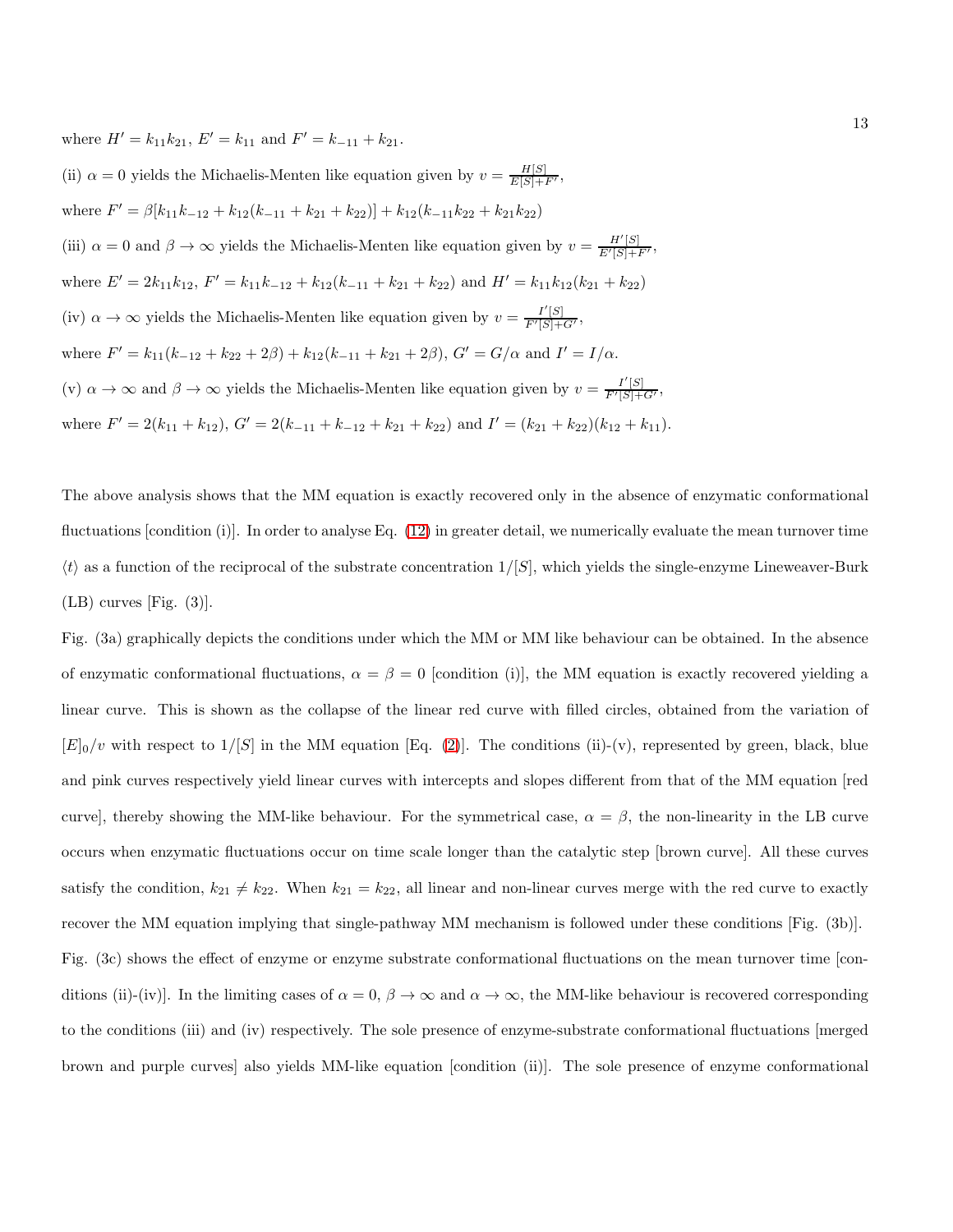

FIG. 3: Single-enzyme Lineweaver-Burk plots for  $\langle t \rangle$  versus  $1/[S]$  for the parallel pathway MM mechanism (in non-dimensional units) for (a) different rates of enzymatic interconversion characterized by the rate constants  $\alpha$  and  $\beta$  for  $k_{21} \neq k_{22}$ , (b) same as (a) but in the absence of asymmetry in the rate constants for the catalytic steps  $k_{21} = k_{22}$ , (c) different rates of conformational fluctuations arising solely from enzyme or enzyme-substrate interconversion characterized by the rate constants  $\alpha$  or  $\beta$  respectively and (d) asymmetry in the rate constants for substrate binding, substrate release or catalytic steps. Common parameter values in (a)-(d) are  $k_{11} = k_{-11} = k_{12}^{(d)} = k_{-12}^{(d)} = 0.5$ ,  $k_{21} = 5$ ,  $k_{22}^{(b),(d)} = 0.1$  and  $\alpha = \beta = 1^{(a),(b),(c)}$ . The parameter values which were varied in subfigures (a)-(d) are indicated as superscripts and the corresponding values are indicated as subfigure legends. For the chosen parameter values in (a), the green, black and pink curves almost merge onto each other. Filled circles correspond to the mean turnover time [Eq. [\(9\)](#page-7-0)] for the (single-pathway) MM mechanism [Eq. [\(1\)](#page-1-1)] with  $k_1 = k_{-1} = 0.5$ ,  $k_2 = 5$ .

fluctuations, on the other hand, yields non-linearity in the LB curves even when enzyme conformational fluctuations occur faster on the time scale of the product formation step [blue, pink and gray curves]. Irrespective of the time scale of enzyme conformational fluctuations [blue, pink and gray curves], the parallel-pathway MM mechanism approaches the single-pathway MM mechanism [red curve] at high substrate concentration. In the sole presence of enzyme-substrate conformational fluctuations, however, the brown and purple curves do not approach the red curve implying that the parallel-pathway MM mechanism is followed at all substrate concentration. Once again, all these curves satisfy the condition  $k_{21} \neq k_{22}$ .

To explore the condition of asymmetry in the rate constants further, Fig. (3d) shows the LB curves for the symmetrical case,  $\alpha = \beta = 1$ , when enzymatic conformational fluctuations occur slower on the time scale of the catalytic step.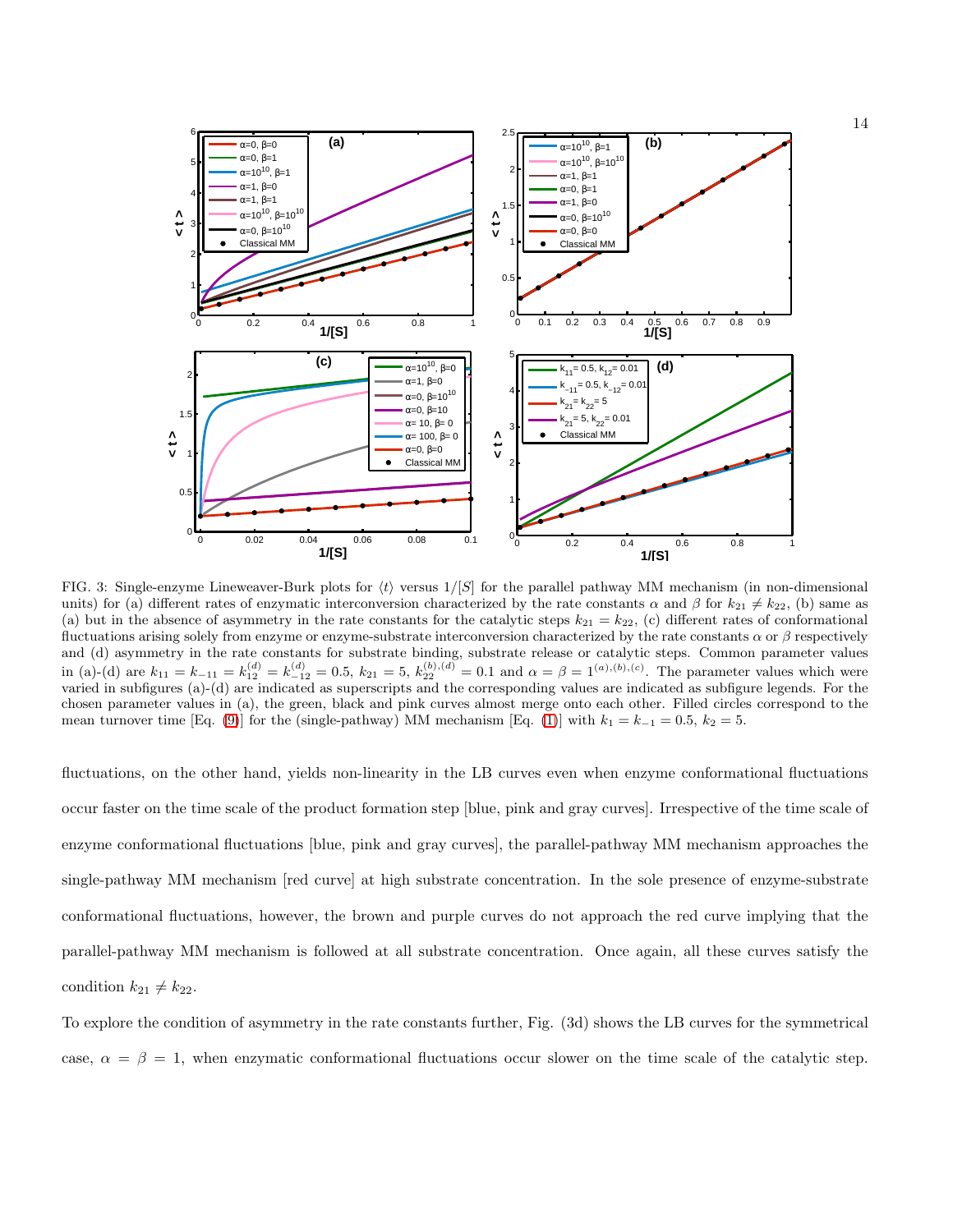For this condition, asymmetry in the rate constants for the catalytic step shows nonlinearity in the LB curve [purple curve]. Asymmetry in the substrate binding step  $k_{11} \neq k_{12}$  shows linear MM-like behaviour with a shift from parallel to single-pathway mechanism at high substrate concentration [green curve]. Asymmetry in the substrate release step  $k_{-11} \neq k_{-12}$ , however, shows close agreement with the MM equation [blue curve] implying that single-pathway MM mechanism is followed.

Figs. (3a), (3c) and (3d) show that the mean turnover time captures the substrate concentration dependent switch from parallel to single-pathway MM mechanism in terms of the approach of the non-linear LB curves or linear MM-like curves towards the exact MM equation [Eq. [\(2\)](#page-1-0)] at high substrate concentration. In next section, we show how the randomness parameter corroborate these results.

## *3. Second statistical moment and randomness parameter*

The randomness parameter (or squared coefficient of variation)<sup>29,30</sup> is a dimensionless ratio of the variance to the meansquare,  $r = \frac{\langle t^2 \rangle - \langle t \rangle^2}{\langle t \rangle^2}$  $\frac{\partial^2 (t)}{\partial t^2}$ . It quantifies the magnitude of temporal fluctuations in a given reaction pathway which can be correlated with the underlying reaction mechanism. The values of  $r = 1$  or  $r < 1$  suggest a sequential mechanism with one or more than one rate determining steps respectively. The opposite limit of  $r > 1$  can arise if there are off-pathway states with single pathway for product formation or parallel-pathway states with more than one pathway for product formation.

To obtain  $r = \frac{\langle t^2 \rangle - \langle t \rangle^2}{\langle t \rangle^2}$  $\frac{\partial^2 (t)^2}{\partial t^2}$ , we first evaluate the second moment of  $f(t)$ , which is given by  $\langle t^2 \rangle = \int_0^\infty t^2 f(t) dt$  or  $\langle t^2 \rangle =$  $d^2F(s)$  $\left. \frac{d^2 F(s)}{ds^2} \right|_{s=0}$ , where  $F(s) = k_{21} P_{ES_1}(s) + k_{22} P_{ES_2}(s)$ . This yields

<span id="page-14-0"></span>
$$
\langle t^2 \rangle = \frac{k_{11}k_{21} - 2\lambda_2}{\lambda_4} - \frac{2\lambda_3(k_{21}A_1 + k_{22}A_2)}{\lambda_4^2} + \frac{2\lambda_3^2}{\lambda_4^2},\tag{14}
$$

where the expressions for  $\lambda_2$ ,  $\lambda_3$ ,  $\lambda_4$ ,  $A_1$  and  $A_2$  are given in Appendix A. Eqs. [\(12\)](#page-11-0) and [\(14\)](#page-14-0) are then used to obtain r. The variation of the randomness parameter with substrate concentration is shown in Figs.  $(4a)-(4d)$ . A common feature of these figures is that  $r = 1$  at low substrate concentration as substrate binding is the rate determining step. Fig. (4a) shows the effect of asymmetry in the rate constants for the catalytic step when enzymatic conformational fluctuations occur slower on the time scale of the catalytic step. For perfectly symmetrical case,  $k_{21} = k_{22}$ , the substrate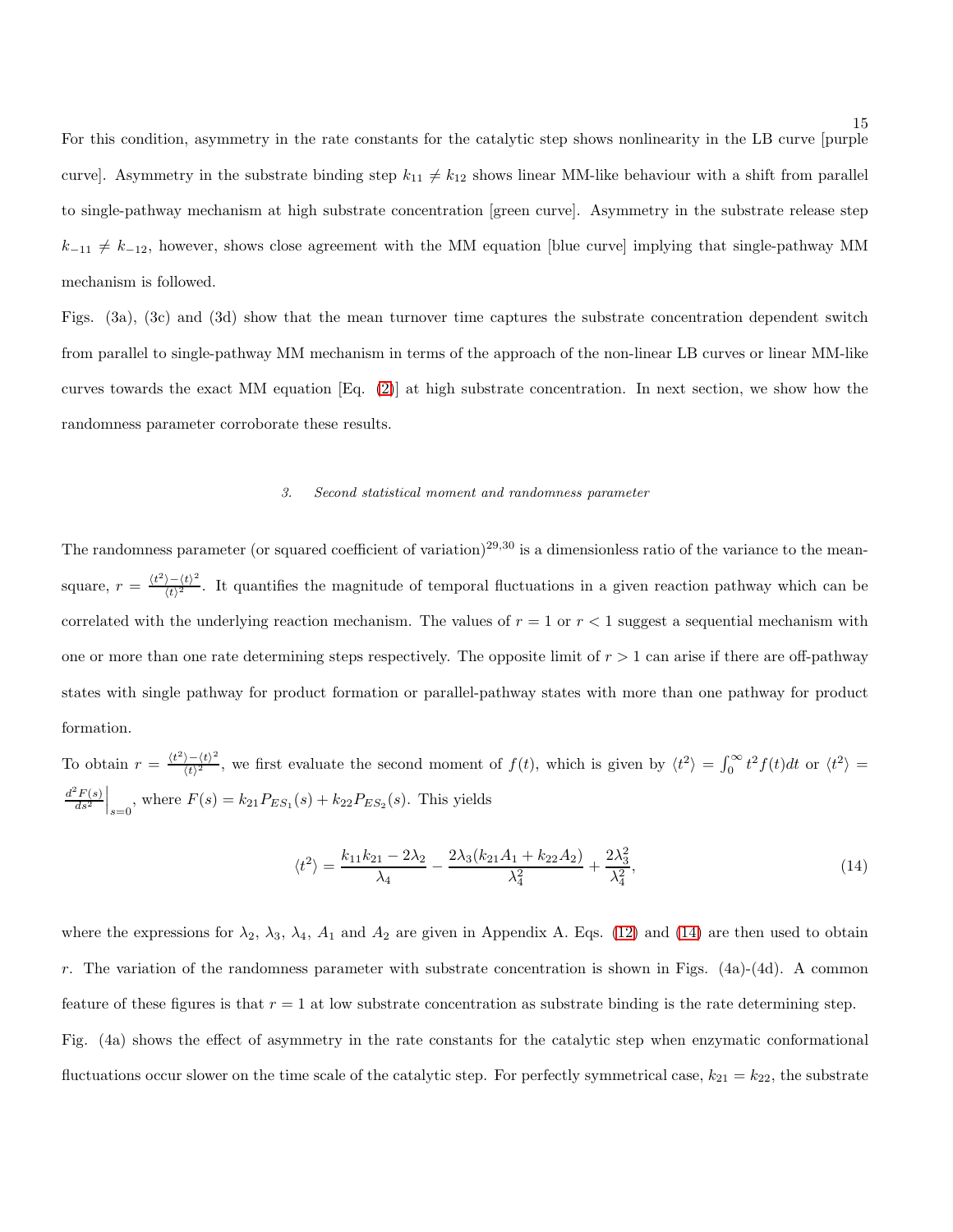

FIG. 4: Randomness parameter as a function of substrate concentration (in non-dimensional units) for parallel pathway MM mechanism for (a) asymmetry in the rate constants for product formation step; (b) for asymmetry in the rate constants for substrate binding and substrate release steps; (c) different enzymatic and enzyme-substrate interconversion rate constants characterized by  $\alpha = \beta$  and  $\alpha = 0, \beta \neq 0$  respectively and (d) different enzymatic and enzyme interconversion rate constants characterized  $\alpha \neq \beta$  and  $\alpha \neq 0, \beta = 0$  respectively. Common parameter values in (a)-(d) are  $k_{11} = k_{-11} = k_{12}^{(b)} = k_{-12}^{(b)} = 0.5$ ,  $k_{21} = 5$  and  $k_{22}^{(a)} = 0.1$  and  $\alpha = \beta = 1^{(c),(d)}$ . The parameter values which were varied in subfigures (a)-(d) are indicated as superscripts and the corresponding values are indicated as subfigure legends. Dashed black curves in (a)-(c) correspond to the randomness parameter [Eq. [\(10\)](#page-7-2)] for the (single-pathway) MM mechanism [Eq. [\(1\)](#page-1-1)] with  $k_1 = k_{-1} = 0.5$ ,  $k_2 = 5$ .

concentration dependence of the randomness parameter shows initial decrease from unity followed by convergence to unity at high substrate concentration. The latter suggests that the single-pathway MM mechanism [dashed black curve obtained from Eq. [\(10\)](#page-7-2)] is followed at all substrate concentration [purple curve]. Following the analysis of Eq. [\(11\)](#page-8-0), it can be readily seen that the randomness parameter attains the minimum value of  $r_{min} = 0.545$  at  $[S]' = 11$  for the parameter values  $k_{-11} = k_{-12} = k_{-1} = 0.5$  and  $k_{21} = k_{22} = k_2 = 5$ . At high substrate concentration, the randomness parameter approaches unity as the product formation step is the rate determining step. For the asymmetrical case,  $k_{21} \neq k_{22}$ , the randomness parameter first increases from its initial value of unity before saturating to a constant value greater than unity at high substrate concentration. More the asymmetry in the catalytic rate constants, higher the value r at which the saturation occurs. This suggests substrate concentration dependent switch from single-pathway to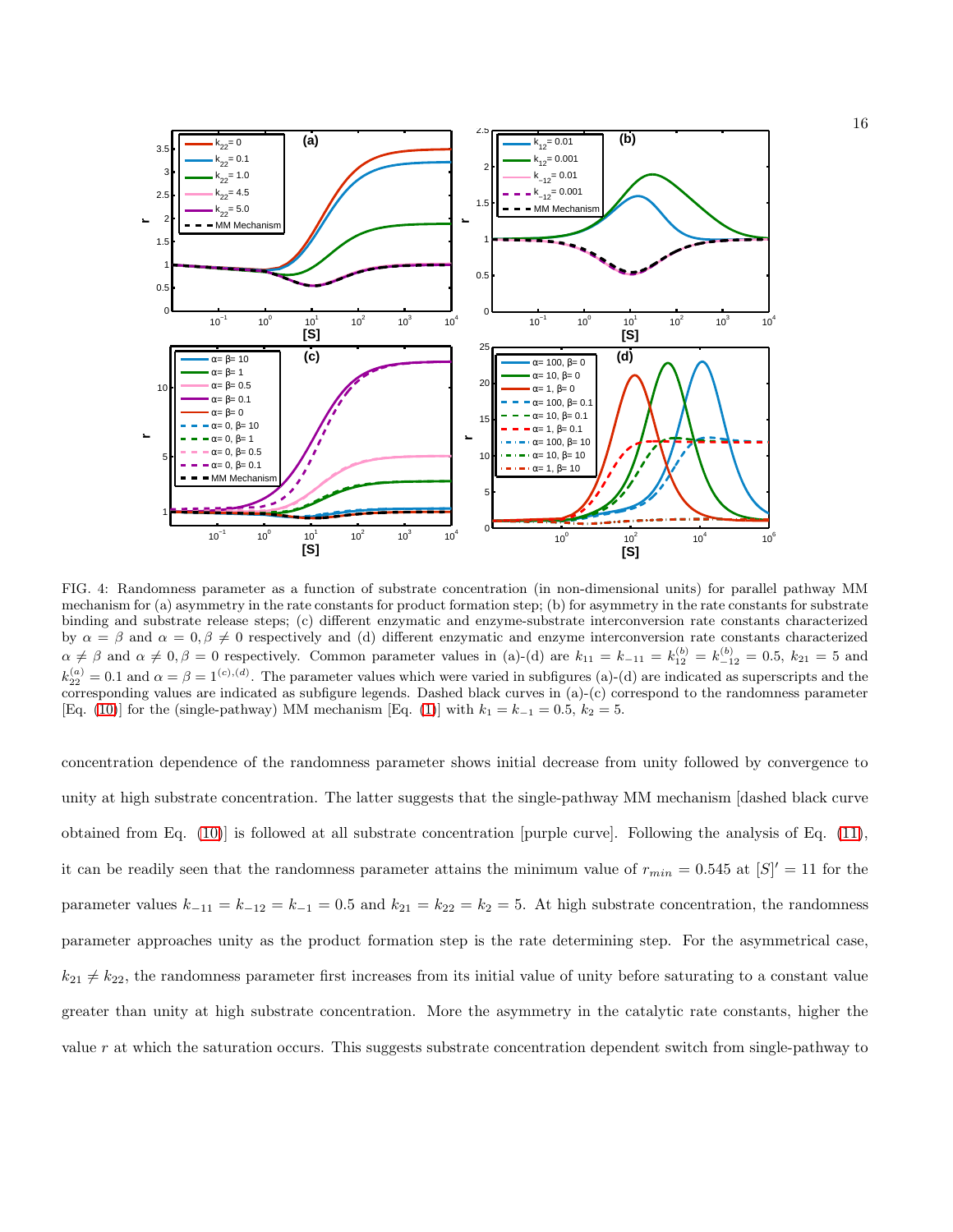The effect of asymmetry in the rate constants for the substrate binding and the substrate release steps are depicted in Fig. (4b) for the case where enzymatic fluctuations occur slower on the time scale of the catalytic step. Unlike the case of asymmetry in the catalytic rate constants discussed above, asymmetry in the substrate binding rate constants,  $k_{11} \neq k_{12}$ , shows that the randomness parameter instead of saturating to a constant value greater than unity, decreases to unity at high substrate concentration. The latter implies that the parallel-pathway MM mechanism switches to singlepathway MM mechanism at high substrate concentration. Asymmetry in the substrate release step  $k_{-11} \neq k_{-12}$  [purple curve], almost coincides with the single-pathway MM mechanism [dashed curve] implying that the single-pathway MM mechanism is followed at all substrate concentration.

Fig. (4c) shows the effect of enzymatic conformational fluctuations for the symmetrical case,  $\alpha = \beta$ . Single-pathway MM mechanism is followed in the absence of enzymatic fluctuations  $[\alpha = \beta = 0]$ . The same is also true for the case when the enzymatic conformational fluctuations occur faster on the time scale of the catalytic step [blue curve]. As the time scale of enzymatic conformational fluctuations become slower than the catalytic step, the randomness parameter first increases from its initial value of unity and then saturates to a constant value greater than unity at high substrate concentration. Slower the time scale of enzymatic fluctuations compared to the catalytic step, more the randomness. These results imply a shift from single-pathway MM mechanism at low substrate concentration to parallel-pathway MM mechanism at high substrate concentration, whenever enzymatic fluctuations  $\alpha = \beta$  occur slower on the time scale of the catalytic step. Interestingly, the sole presence of enzyme-substrate conformational fluctuations ( $\alpha = 0$ ) shows similar trends [dashed curves]. The latter suggest that irrespective of the time scale of enzyme conformational fluctuations, the switch from single to parallel-pathway MM mechanism at high substrate concentration is mainly determined by the competition between the time scales of enzyme-substrate interconversion and product formation steps.

The asymmetrical case of  $\alpha \neq \beta$  shows that the distinct contributions of enzyme ( $\beta = 0$ ) and enzyme-substrate ( $\alpha = 0$ ) conformational fluctuations can be clearly discerned from the variation of the randomness parameter with substrate concentration. Fig. (4d) shows that the sole presence of enzyme conformational fluctuations ( $\beta = 0$ ) results in giant temporal fluctuations, characterized by very high noise-to-signal ratio  $(r \gg 1)$ , even when enzyme conformational fluctuations occur faster on the time scale of the catalytic step. At very high substrate concentration, the randomness parameter becomes unity as the product formation becomes the rate determining step, implying a shift from parallel to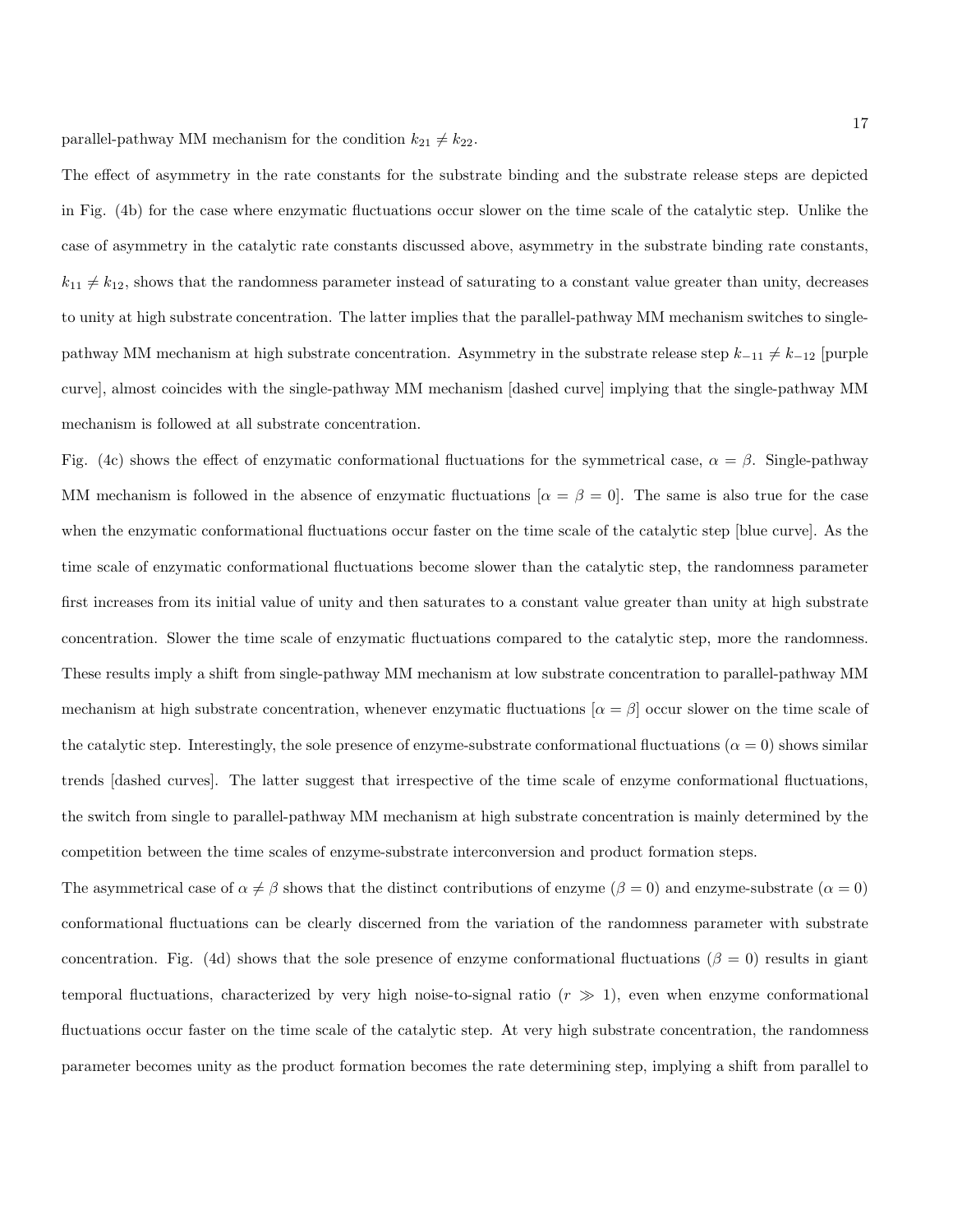

FIG. 5: Single-enzyme turnover statistics for the off-pathway MM mechanism [Eq. [\(15\)](#page-18-0)] (in non-dimensional units). (a) Turnover time distribution as a function of time at different substrate concentrations. (b) Single-enzyme Lineweaver-Burk plot based on the off-pathway MM mechanism [Eq. [\(16\)](#page-19-0)] shows that the MM equation is recovered at low substrate concentration. (c) Singleenzyme Lineweaver-Burk plot based on the off-pathway mechanism [Eq. [\(16\)](#page-19-0)] shows deviation from the MM equation at high substrate concentration. (d) The randomness parameter increases from  $r = 1$  at low substrate concentration to  $r > 1$  at high substrate concentration when enzyme-substrate interconversion rate is slower than the catalytic step. The parameter values for (a)-(d) are  $k_1 = k_{-1} = 0.5$ ,  $k_2 = 5$  with  $\beta = 1$  in (a). Filled circles in (a)-(c) and black curve in (d) correspond to the turnover time distribution, mean turnover time and randomness parameter for the (single-pathway) MM mechanism obtained from Eqs. [\(8\)](#page-7-1), [\(9\)](#page-7-0) and [\(10\)](#page-7-2) respectively with parameter values  $k_1 = k_{-1} = 0.5$  and  $k_2 = 5$ .

single-pathway MM mechanism. Interestingly, even a small increase in the value  $\beta$  [dashed curves in Fig. (4d)], suppresses the magnitude of these giant fluctuations to almost half its original value. Also, instead of decaying to unity at very high substrate concentration, the randomness parameter saturates to a constant value greater than unity, implying parallel-pathway mechanism is followed at high [S]. Thus, in the presence of enzymatic conformational fluctuations with  $\alpha \neq \beta$ , the randomness parameter exceeds unity when enzyme-substrate conformational fluctuation occur slower on the time scale of the catalytic step [dashed curves in Fig. (4d)]. In the opposite limit,  $r \leq 1$  [dotted curves in Fig. (4d)].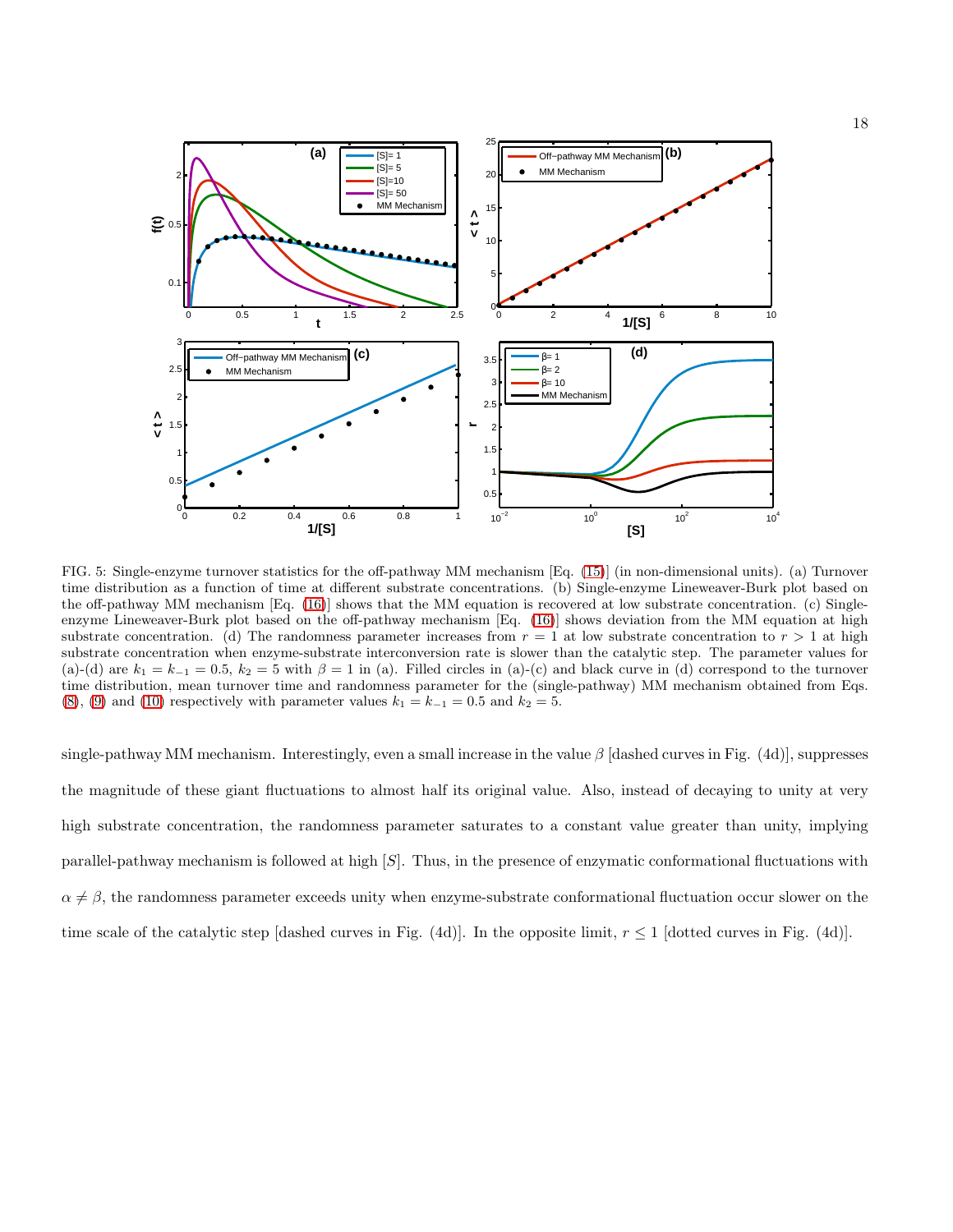#### C. Turnover statistics of a single enzyme following the off-pathway MM mechanism

 $\beta$ -galactosidase is an enzyme that catalyzes the hydrolysis of lactose and is known to follow the MM kinetics. In a recent experiment based on fluorescence spectroscopy, the turnover time for the repeated turnover of a single  $\beta$ -galactosidase was observed over a long time interval from which the turnover time distribution was obtained.<sup>8</sup> The latter showed mono-exponential decay at low substrate concentration and multi-exponential decay at high substrate concentration. The single-enzyme Lineweaver Burk plot, obtained from the variation of the mean turnover time with the reciprocal of the substrate concentration, showed exact agreement with the MM equation [Eq. [\(2\)](#page-1-0)] at low substrate concentration. The variation of the randomness parameter with substrate concentration, on the other hand, was found to be unity at low substrate concentration and greater than unity at high substrate concentration.

The parallel-pathway MM mechanism, discussed in the previous section, can capture certain features of this experiment. This include (a) mono-exponential decay of the turnover time distribution at low substrate concentration and multiexponential decay at high substrate concentration [Fig. (2)], and (b) the increase in the randomness parameter from unity to greater than unity with the increase in the substrate concentration [Figs.  $(4a)$  and  $(4c)$ ]. Both these results require that enzymatic [or enzyme-substrate] conformational fluctuations are slower on the time scale of the catalytic step and  $k_{21} \neq k_{22}$ . However, the same conditions that recover (a) and (b) can not recover the MM equation [Eq. [\(2\)](#page-1-0)] at low substrate concentration. This effect is clearly captured in Fig. (2), which shows that in spite of the monoexponential decay of the turnover time distribution at low substrate concentration [blue curve], the MM kinetics [filled circles corresponding to Eq. [\(8\)](#page-7-1)] is not recovered.

Below, we show that experimental findings can be rationalized on the basis of the following off-pathway MM mechanism:

<span id="page-18-0"></span>
$$
E_1 + S \underset{k=1}{\overset{k_1}{\rightleftharpoons}} ES_1 \xrightarrow{k_2} E_1^0 + P, E_1^0 \xrightarrow{\delta_2} E_1
$$
  

$$
\beta \uparrow \downarrow \beta
$$
  

$$
ES_2,
$$
 (15)

where product formation occurs via single pathway mechanism.

The turnover time distribution for the off-pathway mechanism has been evaluated in Appendix B. Fig. (5a) shows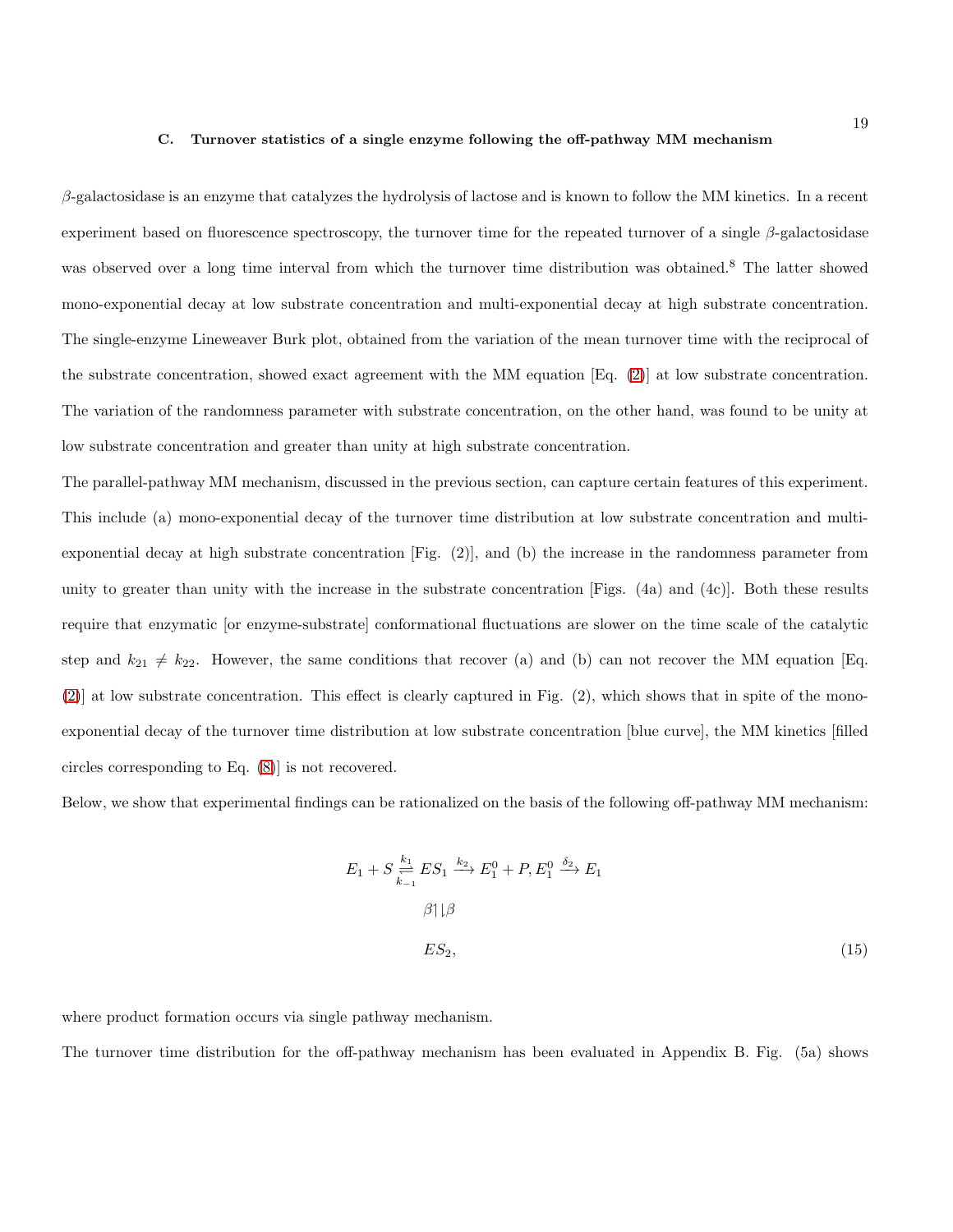the dependence of the turnover time distribution on substrate concentration. For enzyme-substrate conformational fluctuations occurring slower on the time scale of the catalytic step, the turnover time distribution is mono-exponential at low substrate concentration and multi-exponential at high substrate concentration. However, in contrast to the parallelpathway mechanism, the turnover time distribution for the off-pathway mechanism at low substrate concentration [blue curve] exactly recovers the MM kinetics [filled circles corresponding to Eq. [\(8\)](#page-7-1)].

The first moment of the distribution yields

<span id="page-19-0"></span>
$$
v = \frac{1}{\langle t \rangle} = \frac{k_1 k_2 [S]}{2k_1 [S] + (k_{-1} + k_2)},\tag{16}
$$

which recovers the MM equation at low substrate concentration [Fig.  $(5b)$ ], but shows deviation from it at high substrate concentration [Fig. (5c)]. With the increase in the substrate concentration, the randomness parameter shows an increase from its initial value of unity to greater than unity whenever enzyme-substrate conformational fluctuations are slower on the time scale of the catalytic step [Fig. (5d)]. The present analysis, thus, shows that an off-pathway MM mechanism, with substantial enzyme-substrate fluctuations, is required to rationalize the results of the single-enzyme turnover experiment on  $\beta$ -galactosidase.

## IV. SUMMARY AND CONCLUSIONS

In this work, we use the chemical master equation to model the kinetics of a single fluctuating enzyme that can yield a product through either parallel or off-pathway mechanisms. We obtain an exact expression for the turnover time distribution, from which the mean turnover time and randomness parameters are evaluated.

For parallel-pathway MM mechanism, the reciprocal of the mean turnover time yields the exact MM equation in the absence of enzymatic conformational fluctuations. The presence of enzyme, enzyme-substrate or enzymatic conformational fluctuations, in contrast, yield deviations from the MM equation whenever the rate constants for product formation (or substrate binding) steps are unequal. The variation of the randomness parameter with substrate concentration clearly discerns the distinct contributions of enzyme and enzyme-substrate fluctuations in the parallel-pathway mechanism. The randomness parameter is found to be greater than unity at high substrate concentration when enzyme-substrate conformational fluctuations are slow on the time scale of the catalytic step, implying that parallel pathway MM kinetics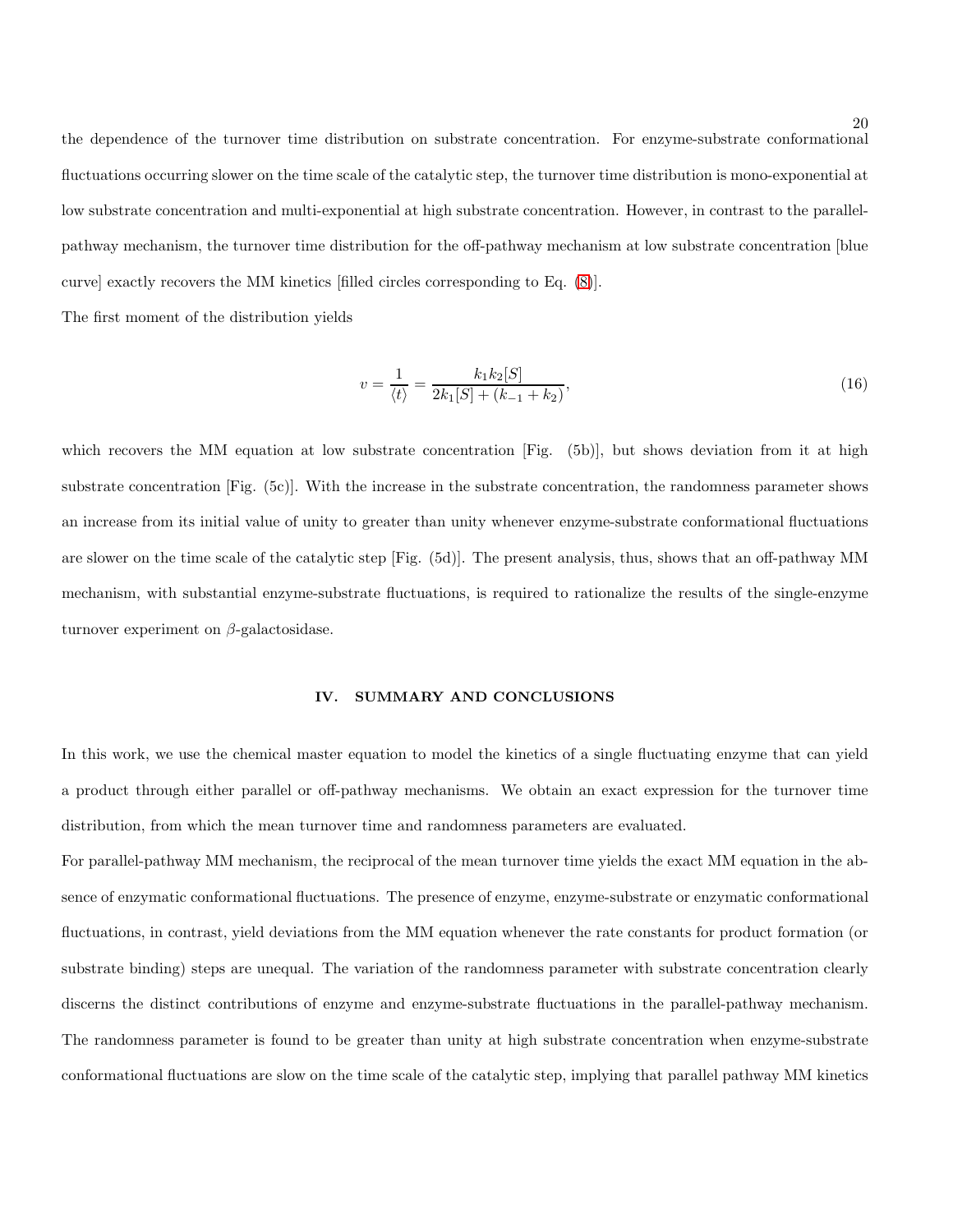is followed at this concentration. When only enzyme conformational fluctuations are allowed, in contrast, the randomness parameter is greater than unity as long as enzyme conformational fluctuations occur slower on the time scale of the substrate binding step. At high substrate concentration, when the catalytic step becomes the rate determining step, the randomness parameter decays to unity implying the switch from parallel to single-pathway MM kinetics with the increase in the substrate concentration.

The mean turnover time for the off-pathway MM mechanism, allowing only enzyme-substrate conformational fluctuations, yields the exact MM equation at low substrate concentration, but shows deviation from it at high substrate concentration. At these high concentrations, the randomness parameter is greater than unity whenever the enzymesubstrate conformational fluctuations are slow on the time scale of the catalytic step.

From these general results, we conclude that an off-pathway mechanism with substantial enzyme-substrate conformational fluctuations is needed to rationalize the results of the single-enzyme turnover experiment on  $\beta$ -galactosidase. It is conceivable that the turnover statistics of different enzymes reveal different aspects of enzyme and enzyme-substrate conformational fluctuations in single-enzyme kinetics. The present analysis shows that the distinct contributions of enzyme and enzyme-substrate conformational fluctuations in parallel or off-pathway mechanisms can be clearly discerned from the variation of the mean turnover time and the randomness parameter with substrate concentration.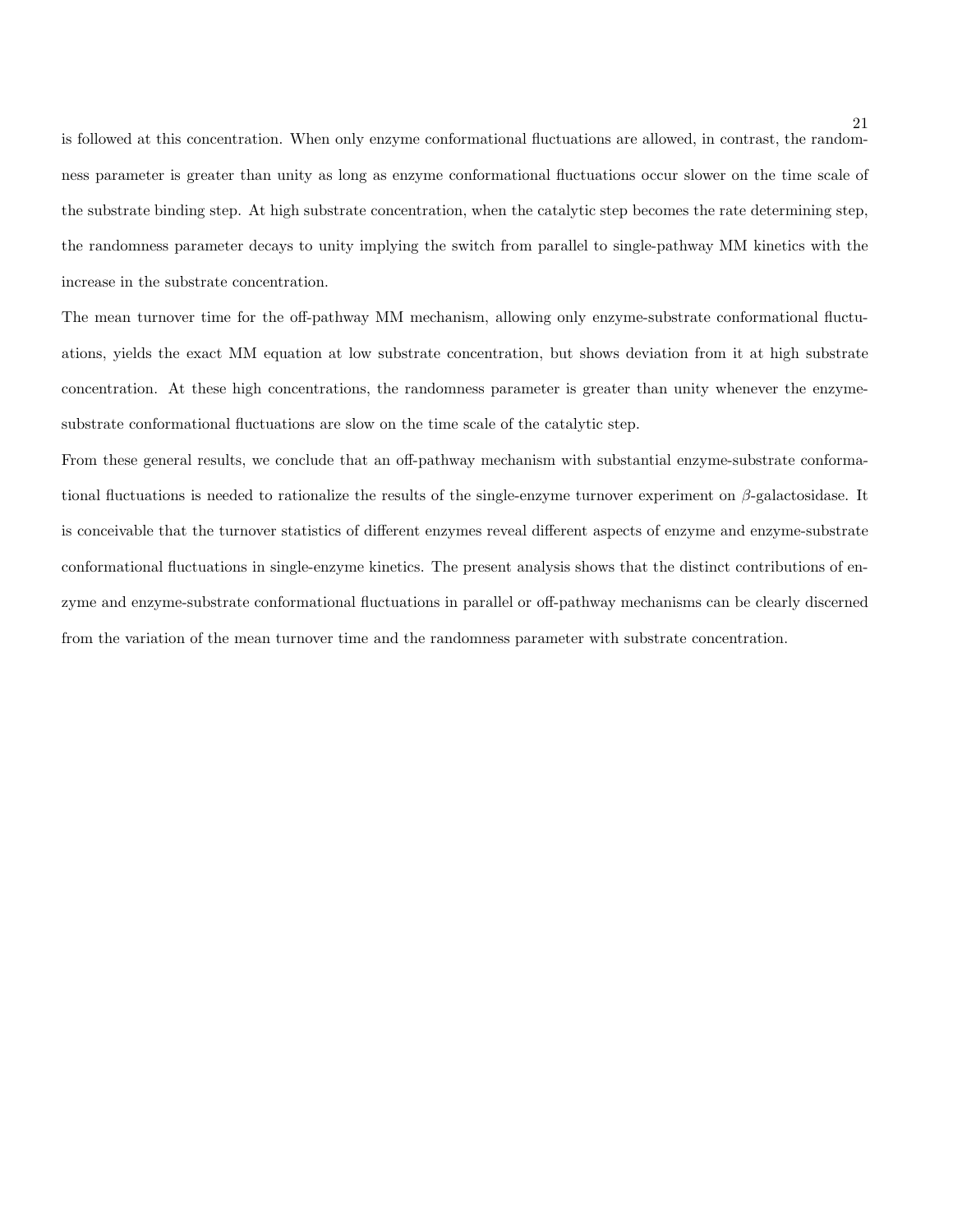## Appendix A: Exact calculation of the turnover time distribution for parallel-pathway MM mechanism

Eqs. [\(6\)](#page-6-0) can be solved by taking the Laplace transform. Taking the Laplace transform and applying the initial conditions,  $P_{E_1}(0) = 1, P_{E S_1}(0) = 0, P_{E_2}(0) = 0, P_{E S_2}(0) = 0$  and  $P_P(0) = 0$ , the coupled differential equations reduce to the following set of algebraic equations:

$$
(s + k'_{11} + \alpha)P_{E_1}(s) - k_{-11}P_{ES_1}(s) - \alpha P_{E_2}(s) = 1
$$
  
\n
$$
(s + k_{-11} + \beta + k_{21})P_{ES_1}(s) - k'_{11}P_{E_1}(s) - \beta P_{ES_2} = 0
$$
  
\n
$$
(s + k'_{12} + \alpha)P_{E_2}(s) - k_{-12}P_{ES_2}(s) - \alpha P_{E_1}(s) = 0
$$
  
\n
$$
(s + \beta + k_{-12} + k_{22})P_{ES_2}(s) - k'_{12}P_{E_2}(s) - \beta P_{ES_1}(s) = 0
$$
\n(A1)

Rewriting the above equations in the matrix form yields

$$
\begin{pmatrix}\n(s + k'_{11} + \alpha) & -k_{-11} & -\alpha & 0 \\
-k'_{11} & (s + k_{-11} + \beta + k_{21}) & 0 & -\beta \\
-\alpha & 0 & (s + k'_{12} + \alpha) & -k_{-12} \\
0 & -\beta & -k'_{12} & (s + \beta + k_{-12} + k_{22})\n\end{pmatrix}\n\begin{pmatrix}\nP_{E_1}(s) \\
P_{E_2}(s) \\
P_{E_3}(s)\n\end{pmatrix} = \begin{pmatrix}\n1 \\
0 \\
0 \\
0\n\end{pmatrix}
$$

or,

$$
\begin{pmatrix}\nP_{E_1}(s) \\
P_{E S_1}(s) \\
P_{E S_2}(s) \\
P_{E S_2}(s)\n\end{pmatrix} = \begin{pmatrix}\n(s + k'_{11} + \alpha) & -k_{-11} & -\alpha & 0 \\
-k'_{11} & (s + k_{-11} + \beta + k_{21}) & 0 & -\beta \\
-\alpha & 0 & (s + k'_{12} + \alpha) & -k_{-12} \\
0 & -\beta & -k'_{12} & (s + \beta + k_{-12} + k_{22})\n\end{pmatrix}^{-1} \begin{pmatrix}\n1 \\
0 \\
0 \\
0 \\
0\n\end{pmatrix}
$$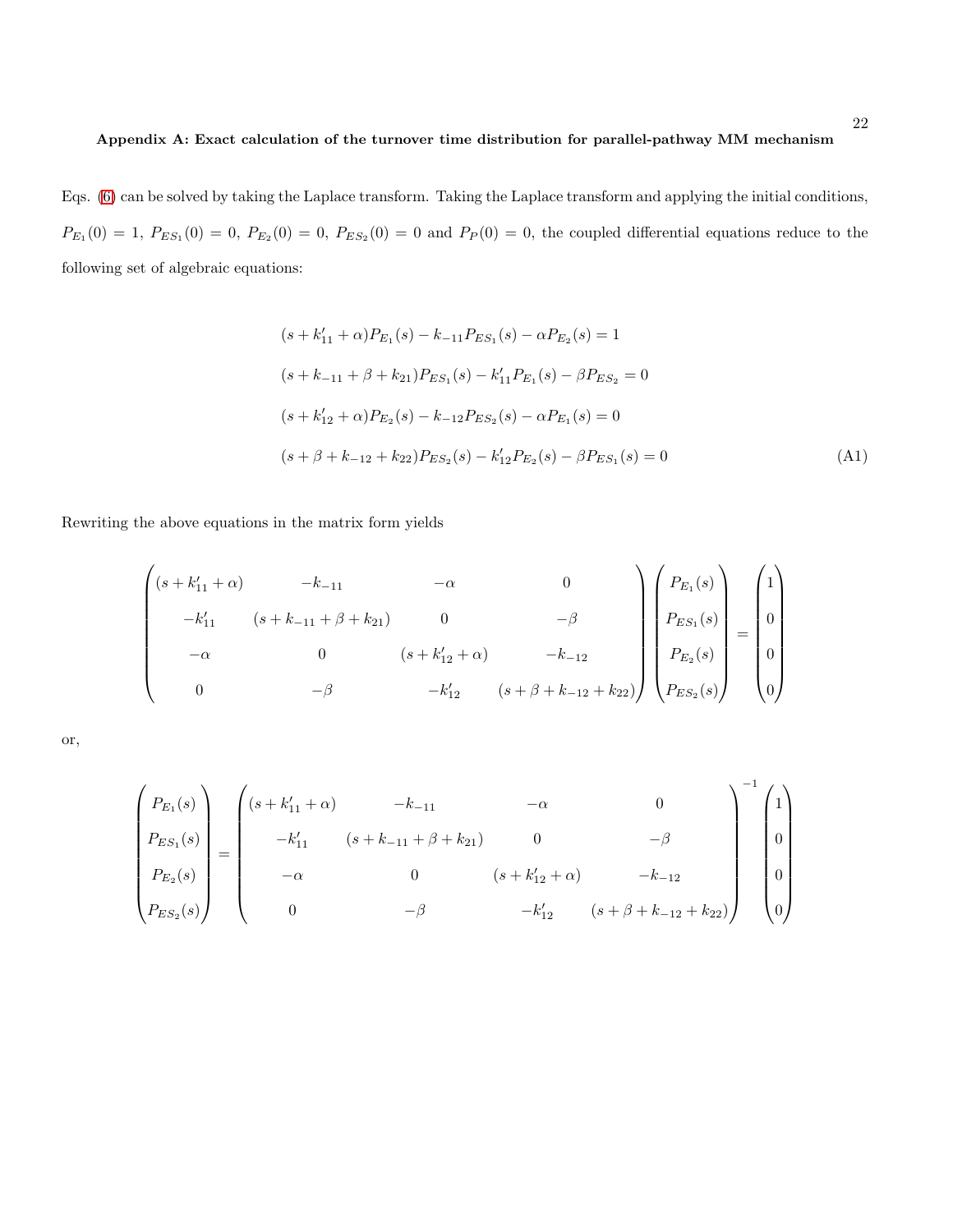$$
\begin{pmatrix}\nP_{E_1}(s) \\
P_{E_2}(s) \\
P_{E_3}(s) \\
P_{E_4}(s)\n\end{pmatrix} = \begin{pmatrix}\n\frac{(s^3 + A_0 s^2 + B_0 s + C_0)}{(s^4 + \lambda_1 s^3 + \lambda_2 s^2 + \lambda_3 s + \lambda_4)} \\
\frac{(k'_{11} s^2 + A_1 s + B_1)}{(s^4 + \lambda_1 s^3 + \lambda_2 s^2 + \lambda_3 s + \lambda_4)} \\
\frac{(as^2 + D_0 s + E_0)}{(s^4 + \lambda_1 s^3 + \lambda_2 s^2 + \lambda_3 s + \lambda_4)} \\
\frac{(As + B_2)}{(s^4 + \lambda_1 s^3 + \lambda_2 s^2 + \lambda_3 s + \lambda_4)}\n\end{pmatrix}
$$

where,

$$
A_0 = k_{-11} + k_{-12} + k_{21} + k_{22} + 2\beta + k_{12}[S] + \alpha
$$
  
\n
$$
B_0 = (k_{-11} + k_{21})(k_{-12} + k_{22}) + (k_{-11} + k_{21} + k_{-12} + k_{22})\beta
$$
  
\n
$$
+ (k_{12}[S] + \alpha)(k_{-12} + k_{22} + 2\beta + k_{-11} + k_{21}) - k_{12}k_{-12}[S]
$$
  
\n
$$
C_0 = (k_{12}[S] + \alpha)[(k_{-11} + k_{21})(k_{-12} + k_{22}) + (k_{-11} + k_{21} + k_{-12} + k_{22})\beta]
$$
  
\n
$$
-k_{12}k_{-12}(k_{-11} + k_{21} + \beta)[S]
$$
  
\n
$$
D_0 = \alpha(k_{-11} + k_{-12} + k_{21} + k_{22} + 2\beta)
$$
  
\n
$$
E_0 = \alpha(k_{-11} + k_{21})(k_{-12} + k_{22}) + \alpha\beta(k_{-12} + k_{22} + k_{-11} + k_{21}) + k_{11}k_{-12}\beta[S]
$$
  
\n
$$
A_1 = k_{11}k_{12}[S]^2 + k_{11}(k_{-12} + k_{22} + \alpha + \beta)[S]
$$
  
\n
$$
B_1 = k_{11}k_{12}[S]^2(k_{22} + \beta) + \alpha k_{11}[S](k_{-12} + k_{22} + \beta) + \alpha\beta k_{12}[S]
$$
  
\n
$$
A_2 = (k_{11}\beta + k_{12}\alpha)[S]
$$
  
\n
$$
B_2 = k_{11}k_{12}\beta[S]^2 + k_{12}[S]\alpha(k_{-11} + k_{21} + \beta) + k_{11}\alpha\beta[S]
$$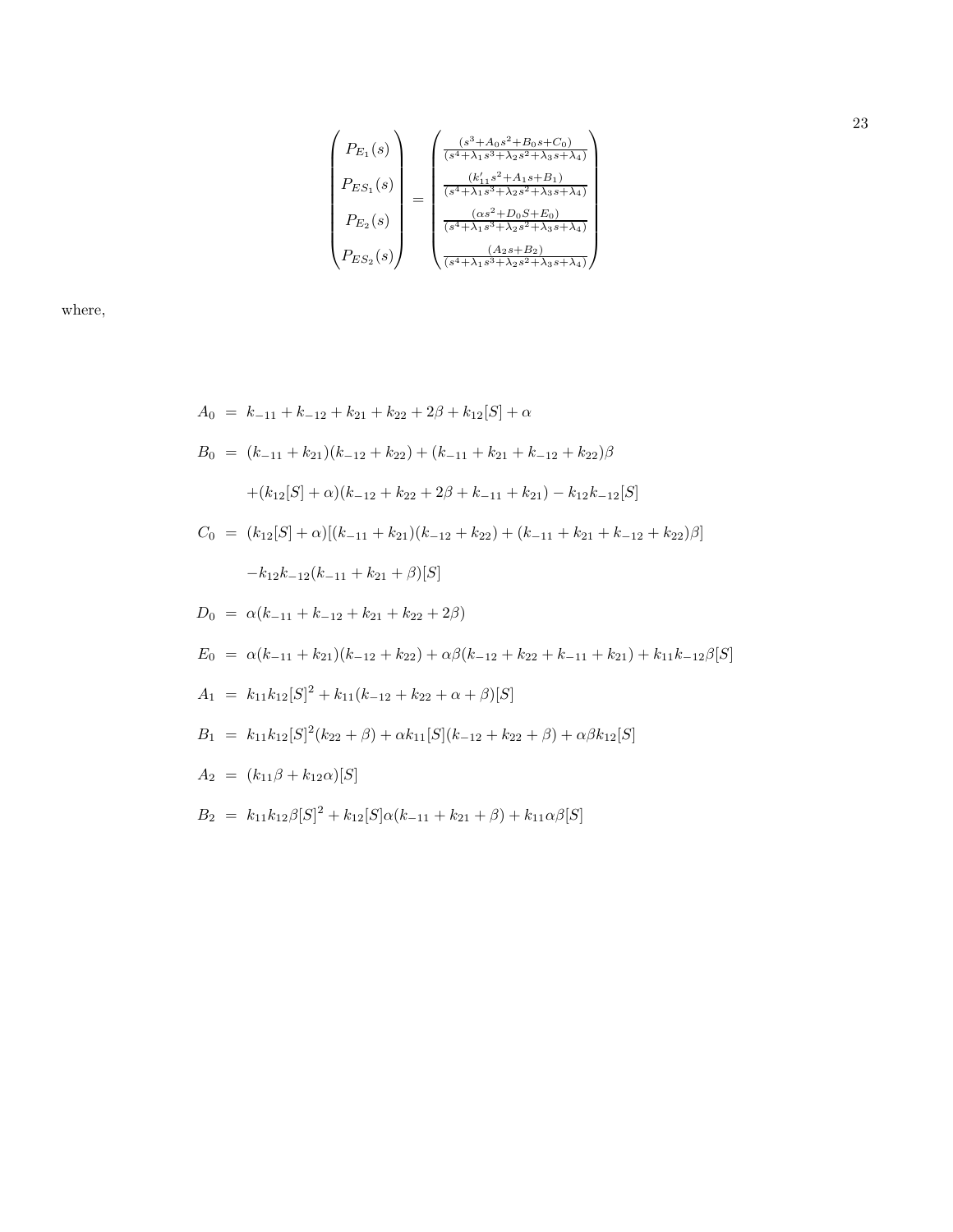$$
\lambda_1 = (k_{11} + k_{12})[S] + 2(\alpha + \beta) + k_{-11} + k_{-12} + k_{21} + k_{22}
$$
  
\n
$$
\lambda_2 = k_{11}k_{12}[S]^2 + k_{11}[S](k_{-12} + k_{21} + k_{k22} + \alpha + 2\beta)
$$
  
\n
$$
+k_{12}[s](k_{-11} + k_{21} + k_{22} + \alpha + 2\beta)
$$
  
\n
$$
+ (k_{-11}k_{-12} + k_{-11}k_{22} + k_{-11}\beta + k_{-12}k_{21} + k_{21}k_{22}
$$
  
\n
$$
+k_{21}\beta + k_{-12}\beta + k_{22}\beta + 2\alpha k_{-11} + 2\alpha k_{21} + 2\alpha k_{-12}
$$
  
\n
$$
+2\alpha k_{22} + 4\alpha\beta
$$
  
\n
$$
\lambda_3 = k_{11}k_{12}[S]^2(k_{21} + k_{22} + 2\beta) + k_{11}(k_{21}k_{-12} + k_{21}k_{22} + \beta k_{21}
$$
  
\n
$$
+k_{-12}\beta + k_{22}\beta + \alpha k_{21} + \alpha k_{-12} + \alpha k_{22} + 2\alpha\beta)[S]
$$
  
\n
$$
+k_{12}(k_{-11}k_{22} + k_{-11}\beta + k_{21}k_{22} + k_{21}\beta + k_{22}\beta
$$
  
\n
$$
+ \alpha k_{-12} + \alpha k_{21} + \alpha k_{22} + 2\alpha\beta)[S]
$$
  
\n
$$
+2(\alpha k_{-11}k_{-12} + \alpha k_{-11}k_{22} + \alpha\beta k_{-11} + \alpha k_{-12}k_{21}
$$
  
\n
$$
+ \alpha k_{21}k_{22} + \alpha\beta k_{21} + \alpha\beta k_{-12} + \alpha\beta k_{22})
$$
  
\n
$$
\lambda_4 = k_{11}k_{12}(k_{21}k_{22} + k_{21}\beta + k_{22}\beta)[S]^2
$$
  
\n $$ 

comparing the second and fourth matrix elements of the left hand side with the second and fourth matrix element of the right hand side yields

<span id="page-23-0"></span>
$$
P_{ES_1}(s) = \frac{k_{11}s^2[S] + A_1s + B_1}{s^4 + \lambda_1s^3 + \lambda_2s^2 + \lambda_3s + \lambda_4}
$$
  
\n
$$
P_{ES_2}(s) = \frac{A_2s + B_2}{s^4 + \lambda_1s^3 + \lambda_2s^2 + \lambda_3s + \lambda_4}.
$$
\n(A2)

and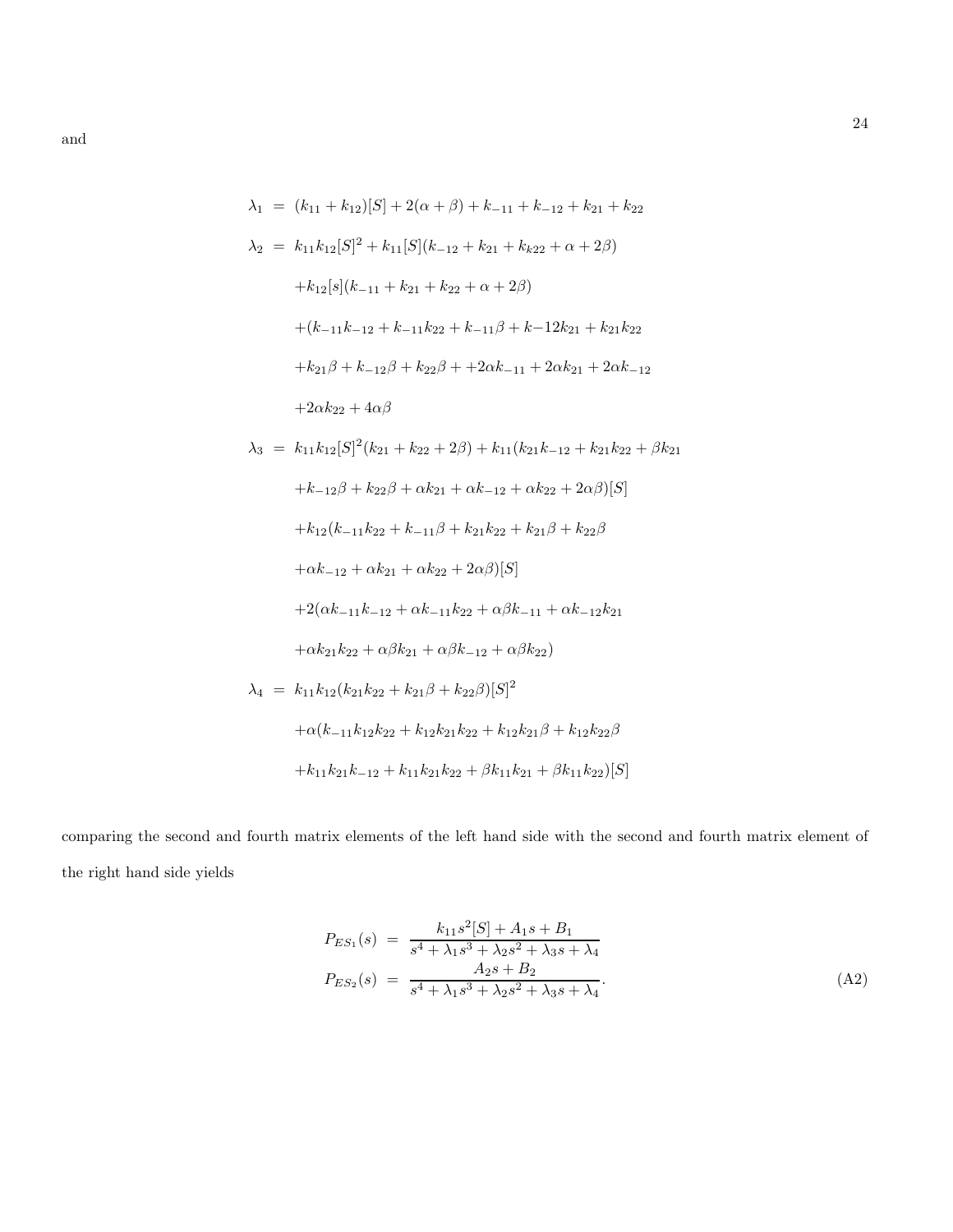In the Laplace domain, the turnover time distribution is given by

$$
f(s) = k_{21} P_{ES_1}(s) + k_{22} P_{ES_2}(s),
$$
\n(A3)

The inverse Laplace transform of Eq. [\(A2\)](#page-23-0) yield,

<span id="page-24-0"></span>
$$
P_{ES_1}(t) = \left[ \frac{e^{-at}(aA_1 - B_1 - a^2k_{11}[S])}{(a - b)(a - c)(a - d)} - \frac{e^{-bt}(bA_1 - B_1 - b^2k_{11}[S])}{(a - b)(b - c)(b - d)} - \frac{e^{-ct}(cA_1 - B_1 - c^2k_{11}[S])}{(a - c)(c - b)(c - d)} - \frac{e^{-dt}(dA_1 - B_1 - d^2k_{11}[S])}{(a - d)(d - b)(d - c)} \right]
$$
(A4)

<span id="page-24-1"></span>
$$
P_{ES_2}(t) = \left[ \frac{e^{-at}(aA_2 - B_2)}{(a - b)(a - c)(a - d)} - \frac{e^{-bt}(bA_2 - B_2)}{(a - b)(b - c)(b - d)} - \frac{e^{-ct}(cA_2 - B_2)}{(a - c)(c - b)(c - d)} - \frac{e^{-dt}(dA_2 - B_2)}{(a - d)(d - b)(d - c)} \right]
$$
(A5)

where  $a, b, c$  and  $d$  are the effective rate constants, which can be obtained from the numerical solutions of the quartic equation  $s^4 + \lambda_1 s^3 + \lambda_2 s^2 + \lambda_3 s + \lambda_4 = 0.$ 

## Appendix B: Exact calculation of the turnover time distribution for off-pathway MM mechanism

The turnover time distribution for the off-pathway MM mechanism [Eq. [\(15\)](#page-18-0)] is given by  $f(t) = k_2 P_{ES_1}(t)$ . This can be evaluated from Eq. [\(6\)](#page-6-0) by taking  $k'_{11} = k'_1$ ,  $k_{-11} = k_{-1}$ ,  $k_{21} = k_2$  and  $k'_{12} = k_{-12} = k_{22} = 0$ . The resulting coupled differential equation, when solved in the Laplace domain, yield the following solution for  $P_{ES_1}$ :

$$
P_{ES_1}(s) = \frac{(A'_1 s + B'_1)}{(s^3 + \lambda_1's^2 + \lambda_2's + \lambda_3')} \tag{B1}
$$

where,  $k'_1 = k_1[S], A'_1 = k_1[S], B'_1 = k_1[S]\beta, \lambda_1' = k_{-1} + k_1[S] + k_2 + 2\beta, \lambda_2' = k_1[S]k_2 + k_{-1}\beta + 2k_1[S]\beta + k_2\beta$  and  $\lambda_3' = k_1[S]k_2\beta$ . In the Laplace domain, the turnover time distribution and its first and second moments are given by  $F(s) = k_2 P_{ES_1}(s), \langle t \rangle = -dF(s)/ds|_{s=0}$  and  $\langle t^2 \rangle = d^2F(s)/ds^2|_{s=0}$ . The last two expressions yield the mean turnover time and randomness parameter [Fig. 5]. In the time domain, on the other hand, the turnover time distribution is given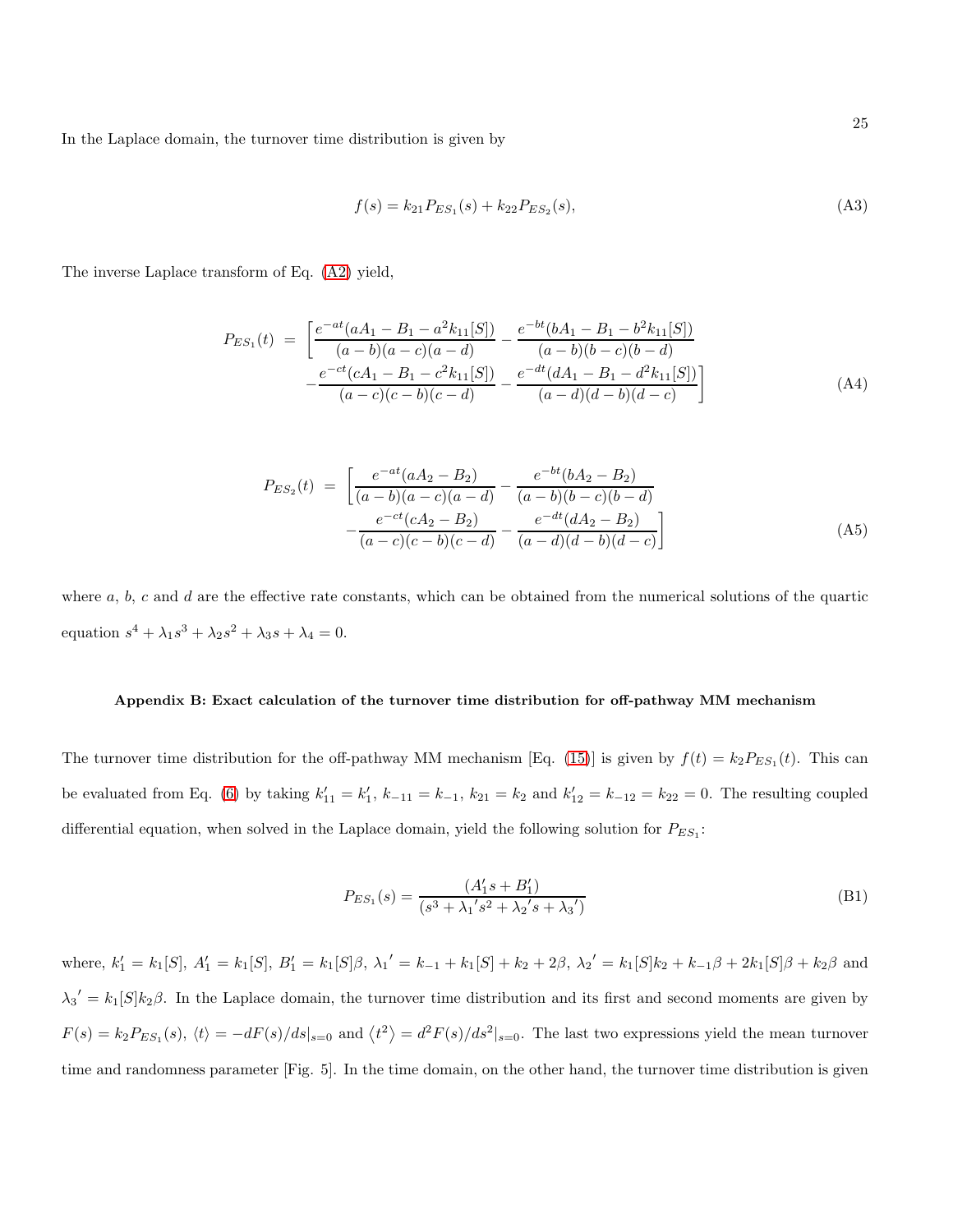$$
f(t) = k_2 \left[ \frac{e^{-a't}(-aA'_1 + B'_1)}{(a'-b')(a'-c')} + \frac{e^{-b't}(A'_1b'-B'_1)}{(a'-b')(b'-c')} + \frac{e^{-c't}(-B'_1 + A'_1c')}{(a'-c')(-b'+c')} \right],
$$
\n(B2)

where  $a', b'$  and  $c'$  are the effective rate constants, which can be obtained from the numerical solutions of the cubic equation  $s^3 + {\lambda_1}'s^2 + {\lambda_2}'s + {\lambda_3}' = 0.$ 

## Acknowledgments

AK acknowledges the financial support from the Council of Scientific and Industrial Research (CSIR), Government of India.

- [1] L. Michaelis and M. L. Menten, Biochem. Z. 49, 333 (1913).
- [2] C.A. Wurtz, C.R. Hebd. Seances Acad. Sci. 91, 787 (1880); C. OSullivan and F. Tompson, J. Chem. Soc. Dalton Trans. 57, 834 (1890); A. Brown, J. Chem. Soc. 81, 373 (1902); V. Henri, C.R. Hebd. Seances Acad. Sci. 135, 916 (1902).
- [3] I. Tinoco and K. Sauer, *Physical Chemistry: principles and applications in biological sciences* (Prentice Hall, 2002), 4th edition.
- [4] J. M. Berg, J. L. Tymoczko, L. Stryer, *Biochemistry* (W. H. Freeman and Company, New York, 2007), 6th edition.
- [5] H. Lineweaver and D. Burk, J. Am. Chem. Soc. 56, 568 (1934).
- [6] J. R. Moffitt and C. Bustamante, FEBS J., 281, 498 (2014).
- [7] A. Schwabe, T. R. Maarleveld and F. J. Bruggeman, FEBS Letters, 587, 2744 (2013).
- [8] B. P. English, W. Min, A. M. van Oijen, K. T. Lee, G. Luo, H. Sun, B. J. Cherayil, S. C. Kou, X. S. Xie, Nat. Chem. Biol. 2, 87 (2006).
- [9] W. Min, B. P. English, G. Luo, B. J. Cherayil, S. C. Kou, X. S. Xie, Acc. Chem. Res. 38, 923 (2005).
- [10] X. Zhuang, H. Kim, J. B. Pereira, H. P. Babcock, N. G. Walter, S. Chu, Science 296, 1473 (2002).
- [11] A. M. van Oijen, P. C. Blainey, D. J. Crampton, C.C. Richardson, T. Ellenberger, X. S. Xie, Science 301, 1235 (2003).
- [12] H. P. Lu, L. Xun, X. S. Xie, Science 282, 1877 (1998).